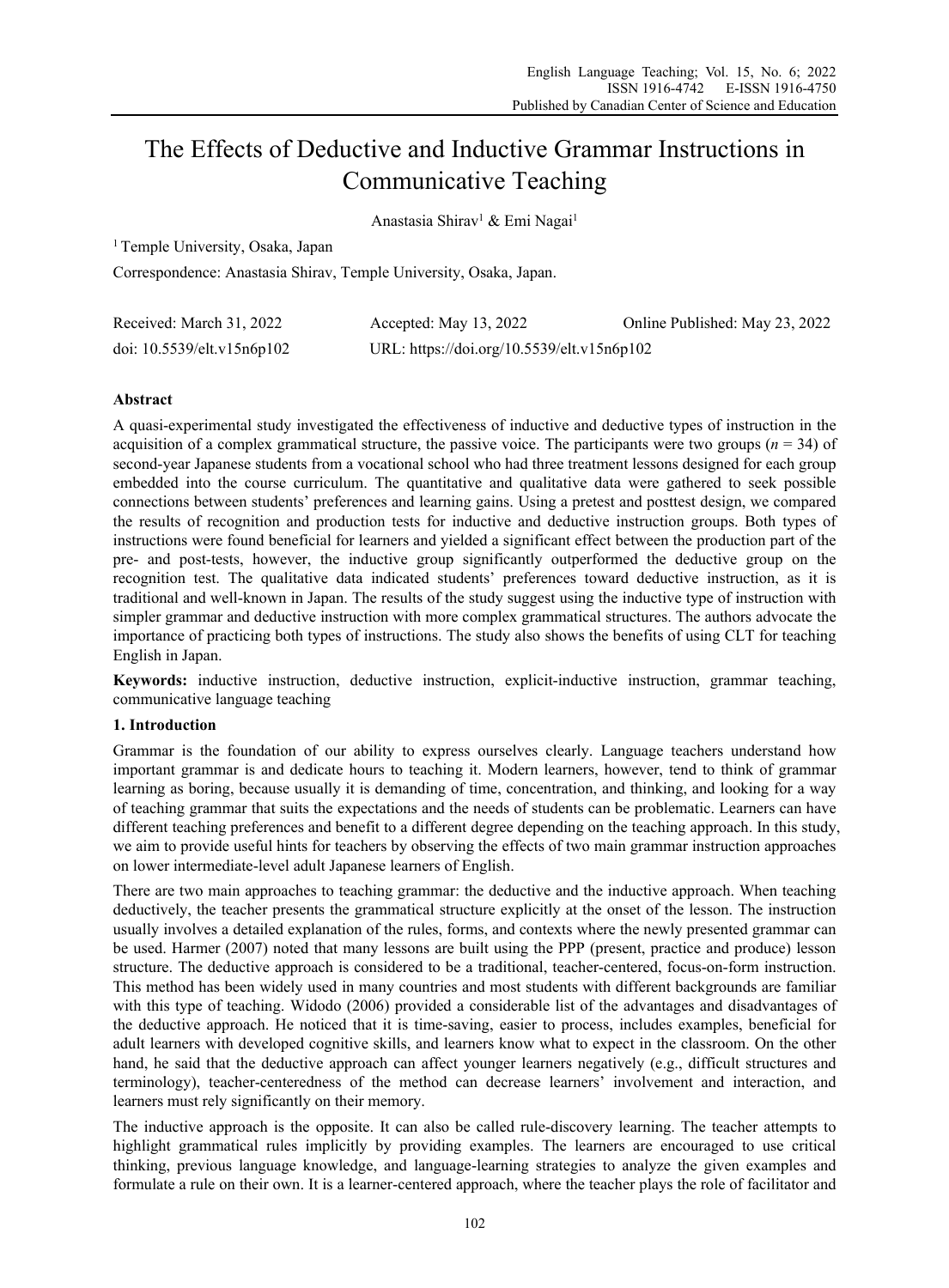guide. This approach has several strengths and weaknesses as well. Widodo (2006) highlighted that the approach promotes learning autonomy, increases motivation, develops cognitive and problem-solving skills, and language-related episodes allow for language practice. However, the approach is time-consuming and demanding of the strategic lesson and curriculum planning, and there is a chance that learners may come up with the wrong concepts of the rule or be frustrated with the approach due to different learning styles and/or previous learning experiences (Widodo, 2006).

A large body of research has been conducted investigating different aspects and effects of deductive and inductive grammar teaching to determine which approach is the most effective in EFL settings. Some of it is reviewed in the present study.

# *1.1 Literature Review*

Previous studies on the effectiveness of inductive versus deductive instructional approaches were not unanimous in their conclusions; they produced a variety of conflicting results.

Many recent studies found that deductive instruction could promote better results in the acquisition of grammatical structures (e.g., Moranski & Zalbidea, 2022; Negahdaripour & Amirghassemi, 2016). Pourmoradi and Vahdad (2016) presented an interesting study where they investigated the effectiveness of both types of instructions on grammar learning taking gender as a variable. The results revealed that only the deductive type of instruction was beneficial for all of the participants.

Jean and Simard (2013) and Benitez-Correa et al. (2019) conducted research investigating the effects of inductive and deductive grammar instructions on the Ecuadorian learners of English. The results of both studies suggested that the inductive approach had a larger, statistically significant effect on the acquisition of the target grammar. However, the research also showed that both approaches helped students to improve their grammatical knowledge. Some of the studies were comparing guided inductive and deductive approaches (Haight, Herron, & Cole, 2007; Vogel, Herron, Cole, & York, 2011), and the analysis indicated better outcomes for the first one.

Sik (2015) and Farahani (2018) for example, found no significant differences between the two approaches and stated that they were both effective. Due to these conflicting outcomes, it is difficult to suggest the most effective approach at this point.

Thinking about why the results of all these studies were contradicting, it becomes clear that the type of instruction is not the only variable that affects grammar acquisition. Almost all of the aforementioned studies had participants of different ages, proficiency, L1s, foreign language, motivation, readiness, and previous learning experiences. The target grammar structures differed in their complexity, methods of treatment, lengths of treatment, and other mediating factors. Because of the large number of variables that affect the impact of the instructional approaches and grammar learning, it might be impossible to identify the impacts in all cases. In the present study, we aim to identify the effects of deductive and inductive instruction on the acquisition of fairly complex grammatical structure, and there are several specific mediating variables that we believe could significantly influence the results:

- -the participants' age, nationality, and their L1 proximity to the target language;
- -complexity of the target grammar;
- the approach used for grammar practice;
- -corrective feedback.

While the first two variables usually are embedded into the teaching context and syllabus, the other two require a decision from the teacher, based on observations of the learners.

# 1.1.1 Communicative Language Teaching

A variety of language teaching approaches have been developed. Celce-Murcia (2011) highlighted grammar-translation, direct, reading, audiovisual, situational, cognitive, affective-humanistic, comprehension-based, and communicative approaches as nine main approaches used at the end of the 20<sup>th</sup> and the beginning of the 21<sup>st</sup> centuries. However, contemporary trends in teaching support the Communicative Approach the most, as it is believed that language is foremost a means for communication. According to Celce-Murcia (2011), the main features of the communicative approach are:

- the goal of language teaching is the ability of the learners to communicate in the language they learn;
- semantic notions and social functions should be taught together with linguistic structures;
- activities should be designed based on social contexts and real-life situations;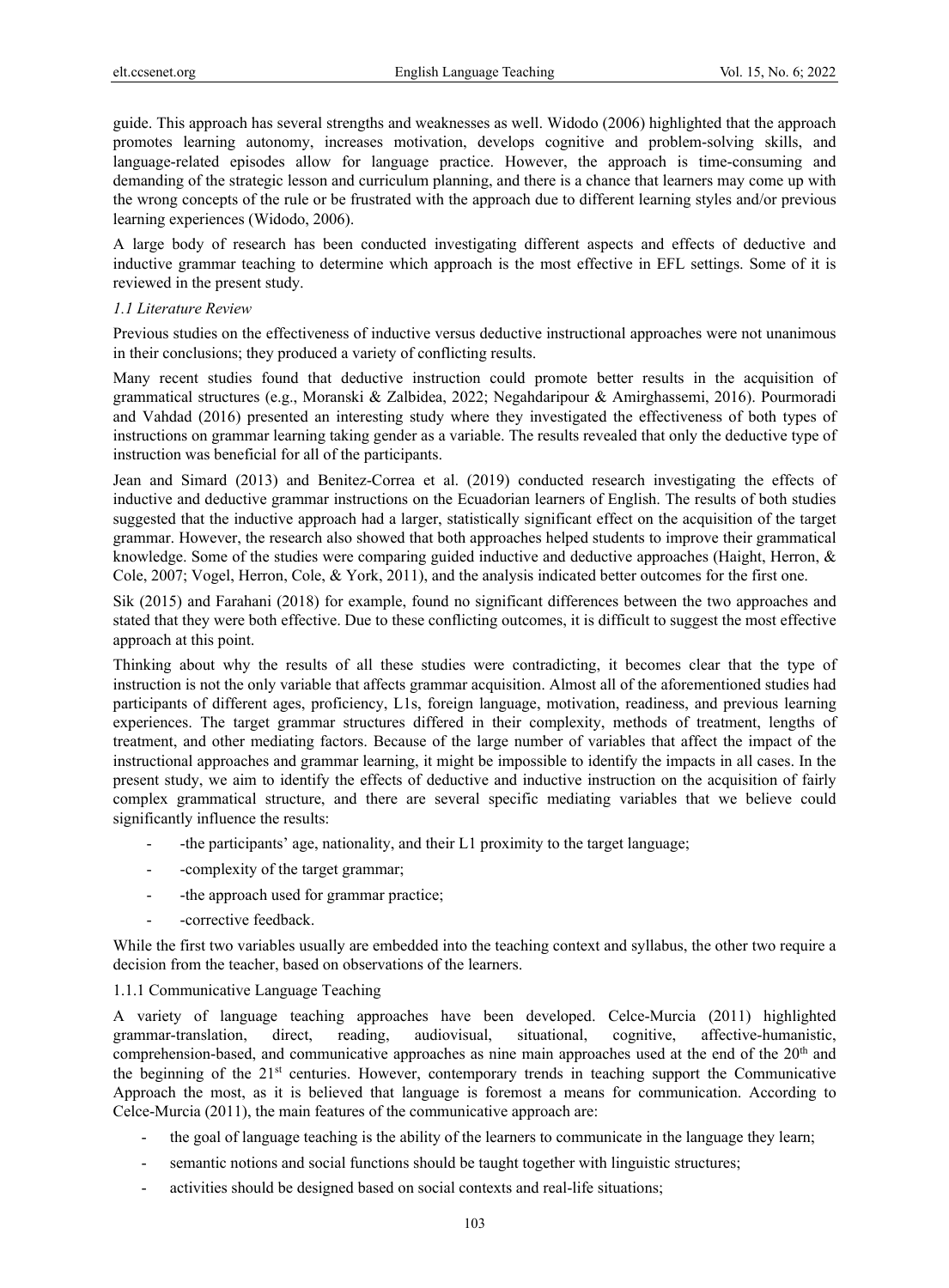- activities are usually done in pairs or groups;
- the teacher is a facilitator in the classroom, not a leader.

One benefit of the Communicative Approach is that grammar lessons can be creatively integrated with speaking practice, using games or authentic materials such as videos, magazines, songs, and anything that raises students' interest. Harmer (2007) perceived Communicative Language Teaching (CLT) as "a generalized "umbrella" term to describe learning sequences which aim to improve the students' ability to communicate" (p. 70). Because the Grammar-Translation Approach still holds its leading position in many countries, including Japan, the speaking skills of the students are not developed well. English education in Japan is exam-oriented (Nishino & Watanabe, 2011; Underwood, 2017), the curriculum is concentrated on teaching English grammar, translation, reading, and listening, the abilities required for passing entrance exams to high schools and universities. The Grammar-Translation Approach has been criticized and the need for communicative teaching has been expressed by researchers based in Japan (i.e., Butler & Iino, 2005; Nowlan & Samuell, 2020).

There are many ways of implementing CLT. Researchers have been developing activities (Brandl, 2008; Firiady, 2018) that can be taken as an example or as a framework for integrating communication into form-oriented activities. CLT has a large spectrum of practices and can be interpreted in many ways. Because of its broad range of styles and vague definition, some researchers are skeptical of this teaching approach (e.g., Harmer, 2007). However, Ho (2004) gave an insightful explanation of the idea of the CLT. He said that the Communicative Approach means "providing the teachers with communicative activities in their repertoire of teaching skills and giving learners the opportunities in class to practice the language skills taught" (p. 26). His explanation suggests that the approach is not as different from traditional teaching methods as suggested by skeptics. CLT methods are highly adaptable and can be fitted for different educational purposes (Alamri, 2018). Due to the reasons mentioned above the Communicative Approach was chosen for grammar practice activities in the present study.

# 1.1.2 Corrective Feedback

The role of corrective feedback (CF) in language learning has been frequently discussed and researched. There are many controversial questions raised concerning CF, such as its efficacy, timing, form, strategy, and corrector. In an attempt to answer those questions, numerous studies have been conducted. However, most of them differ in results and suggestions, meaning that the choices concerning CF fall on the teachers. The present study is focused on the type and timing of the CF that promotes learning and is least harmful to students' motivation.

Ellis, Loewen, and Erlam (2006) found that even though both explicit and implicit CF had positive effects on learning, explicit CF was more effective than implicit CF. There is a general agreement among the researchers that recasts and prompts are the most common forms of correction provided in ESL and EFL settings. However, some findings are suggesting that recasts might be ambiguous, difficult for learners to notice (Carpenter, 2006; Rassaei, 2014), and therefore less effective. The study by Shirani (2019) suggested that prompts are easier to notice than recasts, and, therefore, more effective, adding to the growing body of research concluding the same (e.g., Kartchava & Amar, 2014; Yang & Lyster, 2010). Doski and Cele (2018) found that prompts are not only more effective than recasts but also affect learning positively in the long term.

The timing of corrective feedback during oral practice is another variable that can influence learning. The Interaction Hypothesis (Long, 1981), which expresses the idea of the importance of noticing the gap between the incorrect production and correct form by the learner suggests that corrective feedback should be embedded in verbal interaction and provided immediately after the erroneous output. Skill Acquisition Theory developed by Lyster (2004) who advocates the use of prompts, also supports immediate feedback over delayed feedback. Although few researchers have investigated the timing of the corrective feedback. The existing studies mostly support immediate feedback (e.g., Arroyo & Yilmaz, 2018; Li, Ellis, & Zhu, 2016).

The review of the existing literature elicited important implications for the development of the methodology for the present research. We aimed to determine the most effective approach to grammar instruction for learners of English in Japan.

# *1.2 Research Questions*

The present study asked the following research questions:

- 1) Do deductive and inductive grammar instructions have different effects on the acquisition of structurally and cognitively complex English passive voice structures?
- 2) What is the effect of both types of instructions on the acquisition of the passive voice?
- 3) What is the learners' perspective on deductive and inductive grammar instruction?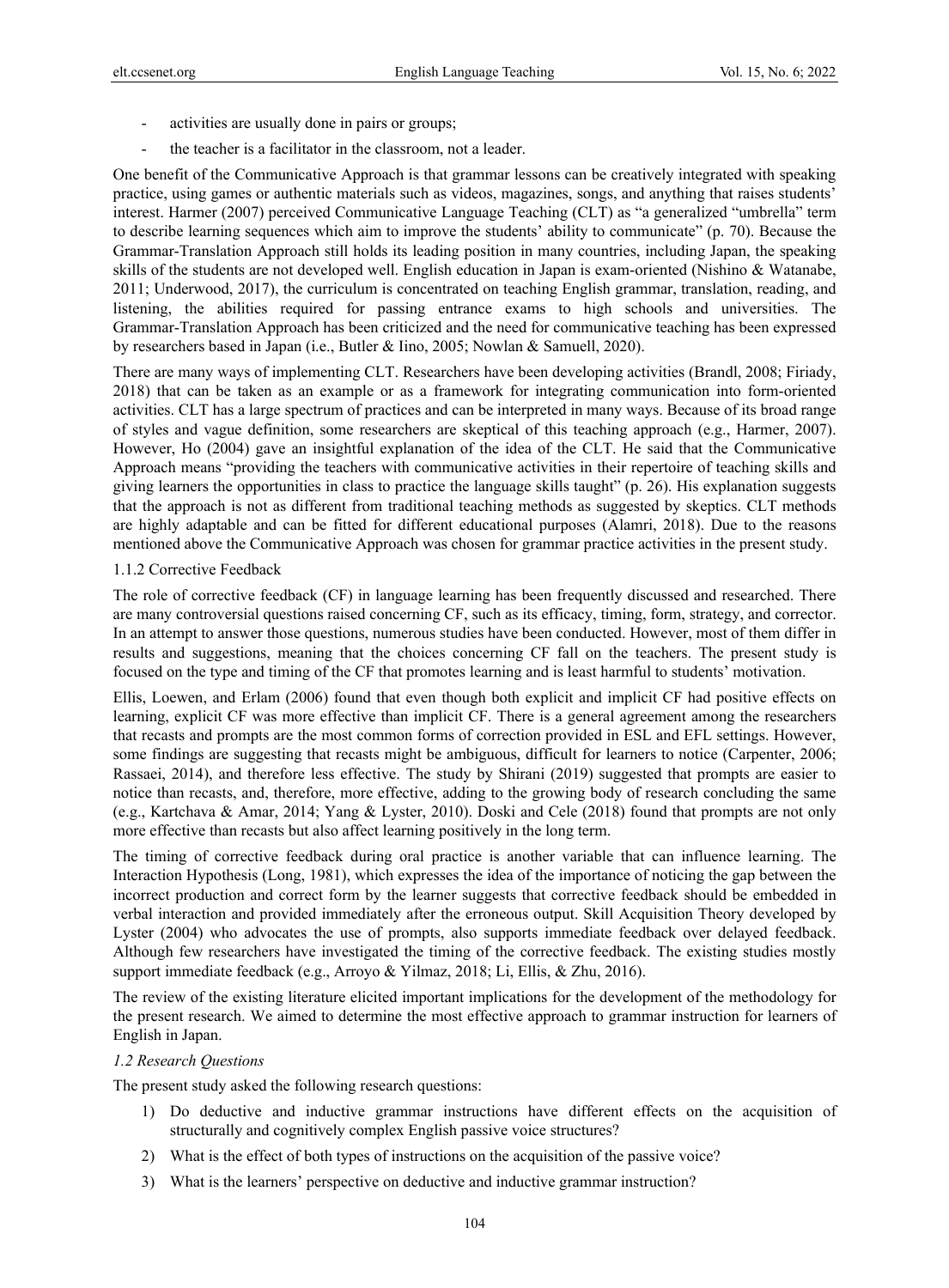# **2. Method**

# *2.1 Participants*

The participants were 34 second-year students (7 male and 27 female students) from a private vocational school in Japan. They were learning English as a part of their major courses. By using convenience sampling, the study was conducted with two intact classes as a part of a compulsory English course in the fall semester of 2021. Learners' proficiency was measured by their most recent TOEIC scores. The students in both classes had scores ranging from 537 to 760 points, which is equivalent to the Independent User (B1) level on the Common European Framework of Reference for Languages (CEFR) scale.

All of the participants were native speakers of Japanese aged 19 to 21 years old. The background questionnaire revealed that 22 of the participants had been abroad, and 17 had visited English-speaking countries through exchange programs. The length of stay, however, was no longer than two weeks and happened more than three years ago. One participant had been living in Canada for a year less than three years ago and therefore, was not included in the present study. The questionnaire indicated that 32 out of 34 participants were motivated to learn English as they were going to use it for their future job (flight attendant course) or needed English to get into a university (university transfer course). Two participants indicated no interest in learning English.

The first group ( $n = 14$ ) and the second group ( $n = 20$ ) were assigned to inductive and deductive instruction classes respectively.

# *2.2 Instruments*

A background questionnaire was designed to provide demographic information about the participants as well as information regarding their English learning history.

A pre-test and immediate post-tests were administered to examine the effectiveness of both types of grammar instruction. The pre- and post-tests were identical and consisted of two parts: 20 multiple-choice questions and 10 production questions (see Appendix A). The participants did not have limitations on time during the tests. The total score for each item in the multiple-choice part was measured from 0 to 1, and 0, 1, or 2 in the production part.

An ANOVA was used to compare the effectiveness of the instructional approaches. A paired samples *t*-test was used to compare the results of the pre-test and post-test for both groups. The participants were also asked to complete the questionnaire (see Appendix B) after the immediate posttest to shed more light on their opinions about the explicit or implicit treatments, and their personal learning preferences. Private interviews were conducted with three participants to provide more explanation of the questionnaire results.

# *2.3 Procedures and Research Design*

All testing and procedures occurred during the participants' regular class time and were integrated into daily classroom activities. The procedures for both groups were performed on the same days and lasted for two weeks.

Almost all of the participants had difficulties producing the correct forms of the passive voice during the in-class activities, which is why it was chosen as a target grammar for the research. The Japanese language has a passive voice and it is used often during formal and everyday conversations. However, there are only two tenses in Japanese, and the ending of the verb is the only part that indicates tense. Passive voice forms in English are complex and the variety of tenses makes it even more difficult for learners to process and produce them correctly. The results of the pretest indicated that the students performed better on the recognition part of the test than on the production section. Since producing passive voice sentences was challenging for the participants, the communicative approach once again was seen as a sufficient choice for designing the treatment activities.

# 2.3.1 Inductive instruction

In the inductive treatment condition, the teacher first presented the target structure through a reading activity, where the passive voice forms were bolded to enhance noticing (see Appendix C). After the reading was completed, the instructor started asking questions such as:

- What do these bolded forms mean?
- What voice do they express?
- What do you know about passive voice?
- When is the passive voice used?
- What is the main topic of the first sentence in the text?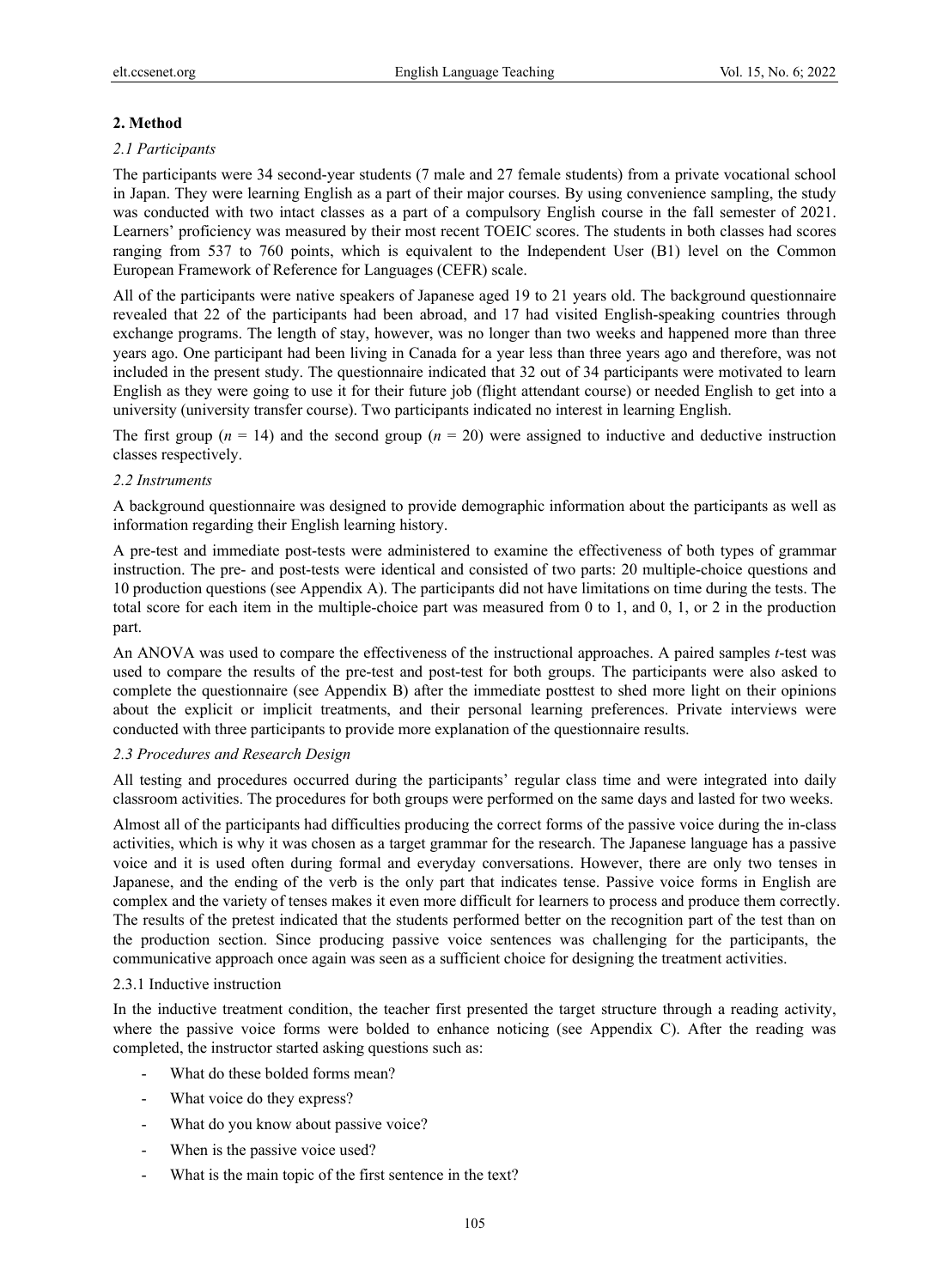- Could you try to reverse the sentence into active voice? What is the main topic now?
- Look at the bolded form in the first sentence. How is it formed? What was added? Pay attention to the participle of the main verb.
- Could you try to make passive forms of other tenses?
- Take the verbs *to write* and *to laugh*. Can you make passive voice sentences using these verbs? What can you say about *to laugh*? What conclusions can you make?

The participants paired up and discussed the answers to the questions with their partners. Later they shared their ideas with the class. In the present study, we adopted Vogel, Herron, Cole, and York's (2011) view on inductive instruction, where the learners were encouraged to discover the grammar rules, however, the teacher provided leading questions so that the students could arrive only at correct conclusions. The correct answers were confirmed explicitly by the teacher, like in Seliger (1975). After the explicit confirmation of the rules, the students were asked to make their sentences using passive voice in each tense and read them to their partners. The teacher was observing the activity listened to the sentences and provided immediate corrective feedback in form of prompts when it was necessary. The students were encouraged to help each other correct their mistakes as well.

Considering the level of English of the learners, it was anticipated that most of the negotiations between the partners be performed in Japanese. The instructor used Japanese sometimes as well. More than one hour was needed to complete this stage.

The following treatments were designed to develop accuracy. CLT suggests using different interactive activities including games. Some researchers are interested in the effects of games on language acquisition. They agree that games can motivate learners, promote interaction, and improve language acquisition (e.g., Torres-Rodriguez & Martinez-Granada, 2022). The pen and paper version of the Battleship game was used for the passive voice practice. Instead of the numbers and letters that are usually written on two sides of the squares, the instructor wrote tenses and active voice sentences. In a regular version of this game, players use lines and columns to identify the square they want to hit (e.g., D5). In the adapted version, to say where the students wanted to hit, they needed to convert a sentence into passive voice (lines) using a specific tense (columns) (see Appendix C). The form must be produced correctly for the partner to identify the target square. Looking for the partner's ships, the students had a chance to practice making passive voice forms many times. Cognitive skills are required to play the game, which is also the skill inductive teaching aims to develop. The teacher was a facilitator and used prompts for immediate corrective feedback if the students had problems producing the form correctly.

The other treatment aimed to create a real-life situation where the students were encouraged to use passive voice. They were shown a short animated film without speaking about a dog trained as a guide dog. After watching it, the learners were asked to tell each other the story using the dog as the main topic. After the discussion, each student wrote the story in six sentences using the Google Slides platform, where the teacher was able to correct the mistakes in real time. The instructor had prepared the Google slides so that each of the six lines began with "The dog…", and the students had to add the rest using passive voice. A task where focus on form is provided within the context of meaningful practice has been empirically supported (Spada, Lightbown, & White, 2005). The posttest was administered the day after the last treatment.

# 2.3.2 Deductive Instruction

The instruction sequence for the deductive group started with the teacher's explicit explanation of the meaning of the passive voice, change of forms for different tenses, followed by examples, and ended in practice. Printed handouts were used so that the learners could follow the teacher's explanation easily. The first practice was done through the fill in the blanks exercise. The learners worked in pairs or small groups. They were encouraged to explain their choice of the form to each other. Fill-in-the-gap exercises can be found in many grammar and/or vocabulary textbooks, and many prominent researchers have used this exercise in their studies to investigate explicit knowledge (e.g., DeKeyser, 1995; Hu, 2002). Gap-filling exercises can test learners' ability to remember and connect new structures to already existing knowledge. It activates the cognitive processes of recalling and understanding. The first treatment ended in revealing the correct answers for the exercises and their quick explanation.

The second treatment was also based on the traditional ways of teaching grammar. The learners were given ten sentences in Japanese and translated them into English working in pairs. The Grammar-Translation Method (GMT) was popular in many countries for a while and is very well known by modern learners in Japan. Some scholars have argued that GMT cannot teach language skills such as speaking and listening (Bahar, 2013) and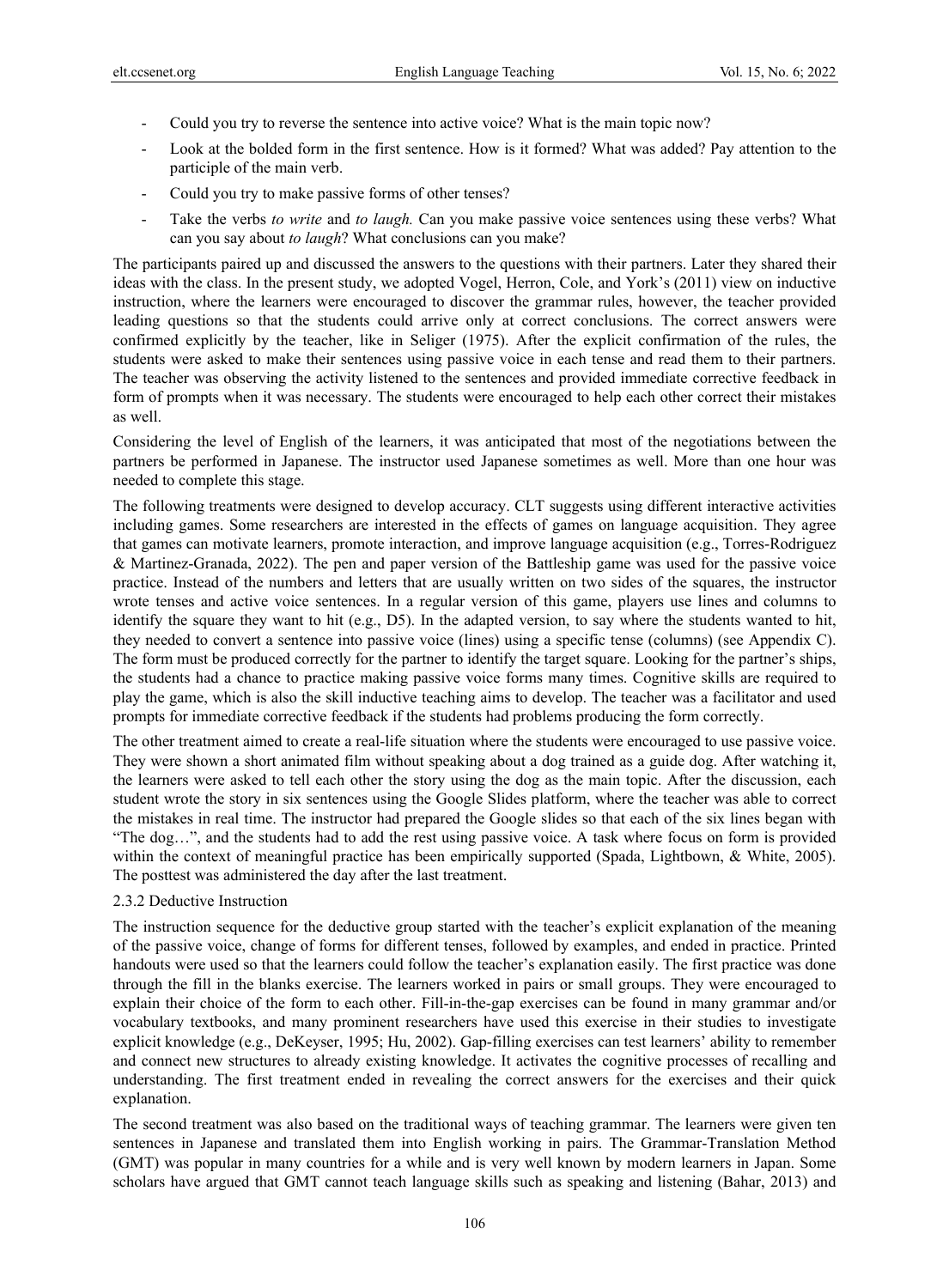that the use of the first language promotes the fossilization of the interlanguage (Gass & Selinker, 1992). Even though their reasons can be understood, it is hard to argue with the fact that many people are able to use L2 effectively using translation as a learning tool (Hiraga, 2005). Mennim (2012) observed many language learning benefits from grammar-translation performed in pairs or small groups due to negotiation that happens between the students.

The dictogloss activity was chosen for the final treatment. Dictogloss has been used as an updated version of dictation and praised by researchers (e.g., Brown 2007; Prince, 2013), as a technique that encourages the development of all four language skills: listening, reading, speaking, and writing. In the dictogloss activity, learners have to reconstruct the text read by the teacher by taking notes, and sharing and discussing them with a partner. Later they write the text down paying attention to grammar. The students used the Google Slides platform so that feedback could be provided immediately. The posttest was administered on the day after the last treatment due to the time limit of the lessons.

When designing the tests and treatments for the study, the main focus stayed on the target grammar. That is why the vocabulary had to be within students' comprehension. Insufficient vocabulary knowledge is a frequent cause of grammar test failure. High school students in Japan are supposed to acquire a vocabulary of about 3,000 word families (Kaneko, 2017). Even though the participants of the present study were second-year vocational school students and their TOEIC scores were high, the vocabulary of the materials for the study was profiled through LexTutor to make sure that it did not hinder students' comprehension. In the end, 3,000 most frequent English word families were needed to achieve 95% comprehension of the research materials. Laufer (1989) stated that 95% is sufficient enough for understanding the reading text.

## *2.4 Results*

The Rasch model was selected as it provides interval measures, allows for analyses of item difficulty and person ability, and examines the contrast between acquired responses and the responses expected by the model to see if the instrument validly measures participants' knowledge of English passive voice. When inspecting person and item reliabilities, it is expected that item reliability will often be higher than person reliability, as researchers have considerable control over item difficulty and little control over person ability. Along with the item reliabilities, the person and item separation indices were investigated. Values above 2.00 are considered sufficient (Linacre, 2013). Rasch person reliability (separation) on the recognition posttest was .57 (1.15) and .48 (0.95) on the production posttest, which is considered poor on Fisher's (2007) scale, indicating that the instrument could not separate the participants reliably according to their abilities. The item reliabilities (separation) on the recognition and production parts were .81 (2.05) and .89 (2.89) respectively, which was good (Fisher, 2007).

The next aspect of the Rasch statistics reviewed was the infit and outfit statistics. Infit statistics provide information about learners whose abilities are at or near the difficulty level of the item. The analyses showed that 13 out of 15 items fit the model with infit mean-square (MNSQ) statistics between 0.77 and 1.25, which is within the 0.70-1.30 fit criterion. Items 12 and 13 were slightly underfit showing 1.40 and 1.40, respectively (see Table 1). The difficulty of the verb tenses and the question form used in those two items could be the reason for the poor fit (see Appendix A).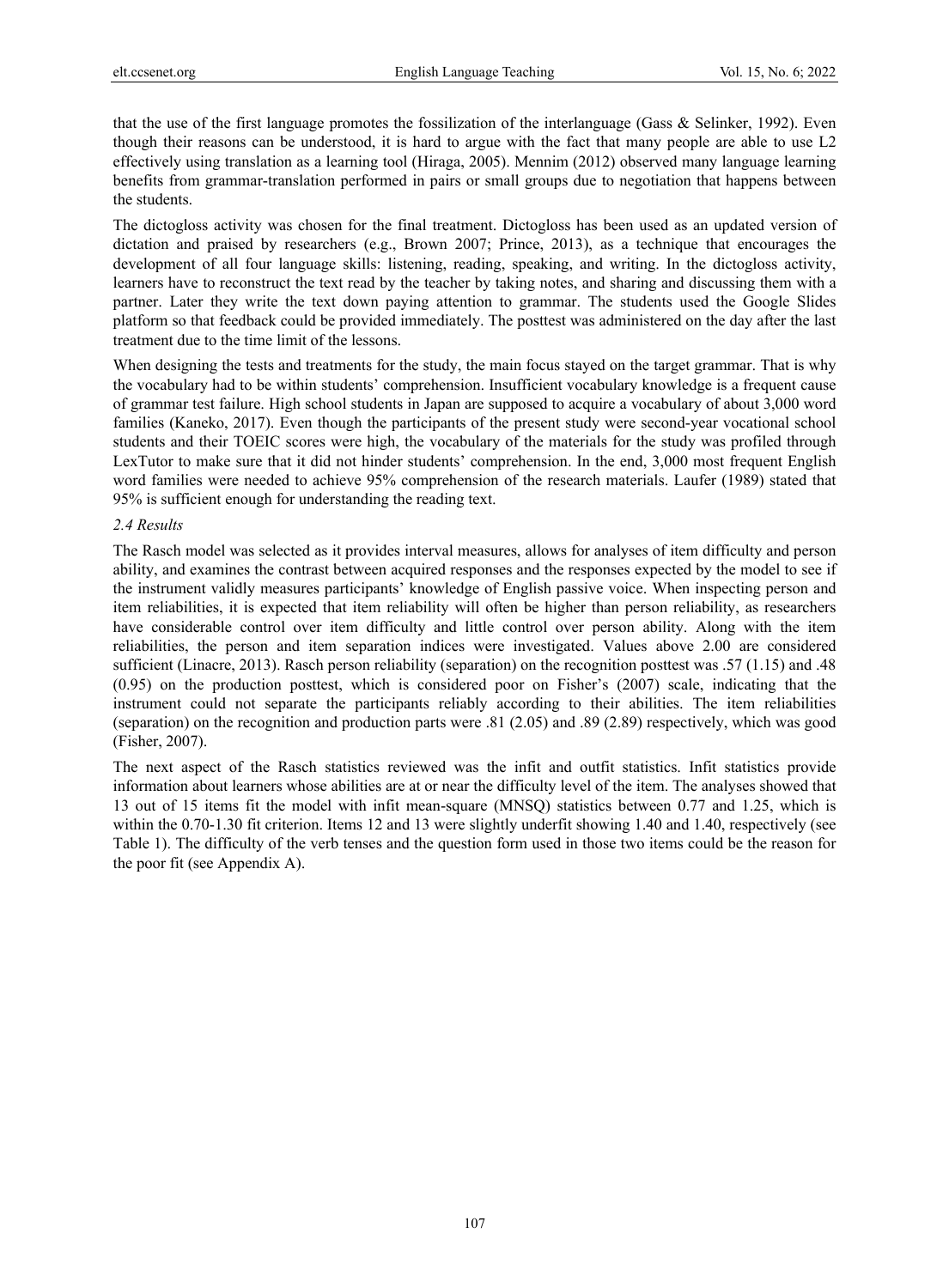| Item           | Measure | SE   | Infit MNSQ | Infit ZSTD | Outfit MNSQ | Outfit ZSTD |
|----------------|---------|------|------------|------------|-------------|-------------|
| 12             | 1.79    | 0.42 | 1.40       | 1.80       | 1.45        | 1.40        |
| 15             | 1.62    | 0.41 | 0.77       | $-1.30$    | 0.74        | $-1.00$     |
| 13             | 1.62    | 0.39 | 1.41       | 2.00       | 1.42        | 1.50        |
| 10             | 0.66    | 0.39 | 1.04       | 0.40       | 0.99        | 0.00        |
| 3              | 0.37    | 0.39 | 0.82       | $-1.30$    | 0.77        | $-0.80$     |
| $\mathbf{1}$   | 0.37    | 0.40 | 0.98       | $-0.10$    | 0.86        | $-0.40$     |
| 14             | 0.21    | 0.41 | 1.25       | 1.60       | 1.18        | 0.70        |
| 11             | $-0.11$ | 0.41 | 1.21       | 1.20       | 1.12        | 0.40        |
| $\overline{4}$ | $-0.11$ | 0.44 | 1.14       | 0.80       | 0.98        | 0.10        |
| 2              | $-0.47$ | 0.44 | 0.96       | $-0.10$    | 0.88        | $-1.10$     |
| 9              | $-0.67$ | 0.46 | 0.70       | $-1.30$    | 0.49        | $-1.10$     |
| 6              | $-0.89$ | 0.40 | 0.80       | $-0.70$    | 0.56        | $-0.70$     |
| 7              | 1.14    | 0.52 | 0.86       | $-0.30$    | 0.61        | $-0.50$     |
| 5              | $-1.43$ | 0.56 | 0.79       | $-0.50$    | 0.50        | $-0.50$     |
| 8              | $-1.79$ | 0.63 | 0.77       | $-0.40$    | 0.40        | $-0.50$     |

Table 1. Rasch Statistics for the Recognition Posttest

Almost all of the items for the production test showed very good fit (Fisher, 2007) ranging from 0.70 to 1.35 for infit MNSQ, except for item 7, which underfit at 1.55 (Table 2). Item 7 required the knowledge of the past perfect tense, which is difficult for many EFL learners (see Appendix A).

| Item           | Measure | SE   | Infit MNSQ | Infit ZSTD | Outfit MNSQ Outfit ZSTD |         |
|----------------|---------|------|------------|------------|-------------------------|---------|
| 10             | 1.87    | 0.44 | 1.00       | 0.20       | 0.31                    | $-0.20$ |
| 7              | 0.78    | 0.27 | 1.55       | 1.70       | 1.49                    | 1.20    |
| 6              | 0.41    | 0.23 | 1.11       | 0.60       | 1.20                    | 0.80    |
| 5              | 0.24    | 0.22 | 0.95       | $-0.20$    | 0.92                    | $-0.20$ |
| 9              | $-0.08$ | 0.21 | 1.35       | 2.00       | 1.36                    | 1.40    |
| 2              | $-0.17$ | 0.21 | 0.73       | $-1.90$    | 0.64                    | $-1.40$ |
| 8              | $-0.41$ | 0.20 | 0.70       | $-2.10$    | 0.58                    | $-1.00$ |
| $\overline{4}$ | $-0.45$ | 0.22 | 0.82       | $-1.10$    | 0.72                    | $-0.90$ |
| 3              | $-1.09$ | 0.25 | 1.17       | 0.70       | 1.21                    | 0.50    |
| 1              | $-1.11$ | 0.28 | 1.07       | 0.30       | 0.92                    | 0.30    |

Table 2. Rasch Statistics for the Production Posttest

In addition to the fit statistics, the Wright map shed light on the person and item relations (see Figures 1 and 2). To produce reliable data, there should be items that every person can answer correctly and items that are above the level of the person with the highest ability. In this way, floor and ceiling effects are avoided. As shown in Figures 1 and 2, the items generally covered the ability levels of the participants.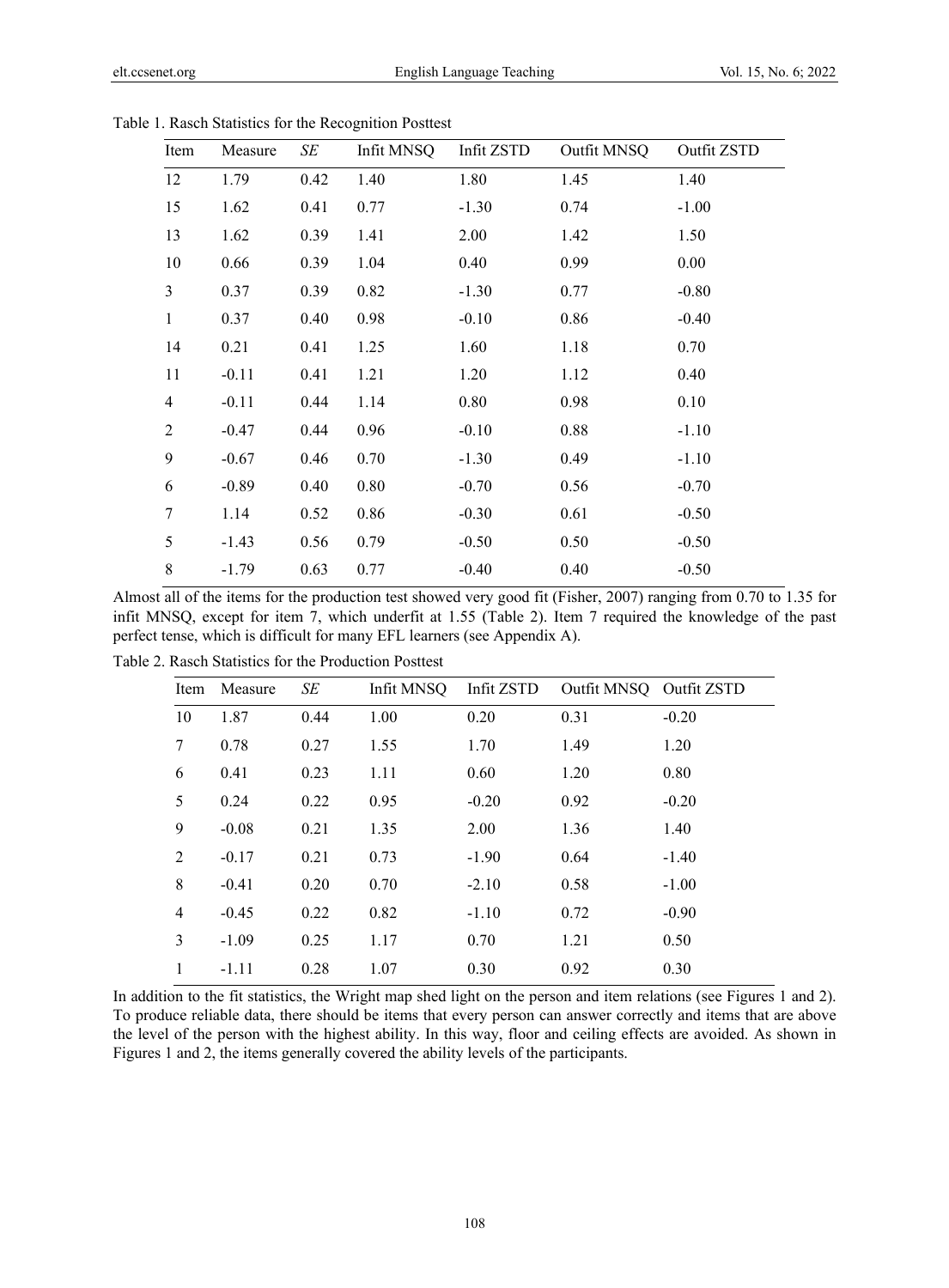|                           | More able participants   More difficult items |                   |              |                   |  |
|---------------------------|-----------------------------------------------|-------------------|--------------|-------------------|--|
|                           | XXXX                                          | $\mathbf{I}$      |              |                   |  |
| $\ensuremath{\mathsf{3}}$ |                                               | +                 |              |                   |  |
|                           |                                               |                   |              |                   |  |
|                           |                                               |                   |              |                   |  |
|                           |                                               |                   |              |                   |  |
|                           |                                               |                   |              |                   |  |
|                           |                                               |                   |              |                   |  |
|                           |                                               |                   |              |                   |  |
|                           | $\mathbf{X} \mathbf{X}$                       | ı                 |              |                   |  |
|                           | $\mathbf x$                                   | 1                 |              |                   |  |
|                           |                                               | S   T             |              |                   |  |
| $\mathbf 2$               |                                               | +                 |              |                   |  |
|                           |                                               |                   | ITEM 12      |                   |  |
|                           | XXX                                           | I<br>$\mathbf{I}$ |              |                   |  |
|                           |                                               | L                 | ITEM 13      | ITEM 15           |  |
|                           |                                               |                   |              |                   |  |
|                           |                                               |                   |              |                   |  |
|                           |                                               |                   |              |                   |  |
|                           | XXXX                                          | J.                |              |                   |  |
|                           |                                               | S                 |              |                   |  |
| $\mathbf 1$               |                                               | $M+$              |              |                   |  |
|                           | XXXX                                          | $\mathsf{l}$      |              |                   |  |
|                           |                                               |                   |              |                   |  |
|                           |                                               | I                 | ITEM 10      |                   |  |
|                           |                                               |                   |              |                   |  |
|                           | <b>XXXXXXXX</b>                               | I                 |              |                   |  |
|                           |                                               | $\mathbf{I}$      |              | ITEM 1 ITEM 3     |  |
|                           |                                               | L                 | XX   ITEM 14 |                   |  |
|                           |                                               | $\sim$ 1          |              |                   |  |
| $\pmb{0}$                 |                                               | $+M$              |              |                   |  |
|                           |                                               |                   |              | S  ITEM 11 ITEM 4 |  |
|                           | XXX                                           |                   |              |                   |  |
|                           |                                               | $\mathbf{I}$      |              |                   |  |
|                           |                                               | L                 |              |                   |  |
|                           |                                               |                   | XX   ITEM 2  |                   |  |
|                           |                                               | $\mathbf{I}$      |              |                   |  |
|                           |                                               | T                 | ITEM 9       |                   |  |
|                           |                                               | L                 |              |                   |  |
|                           |                                               | L                 | ITEM 6       |                   |  |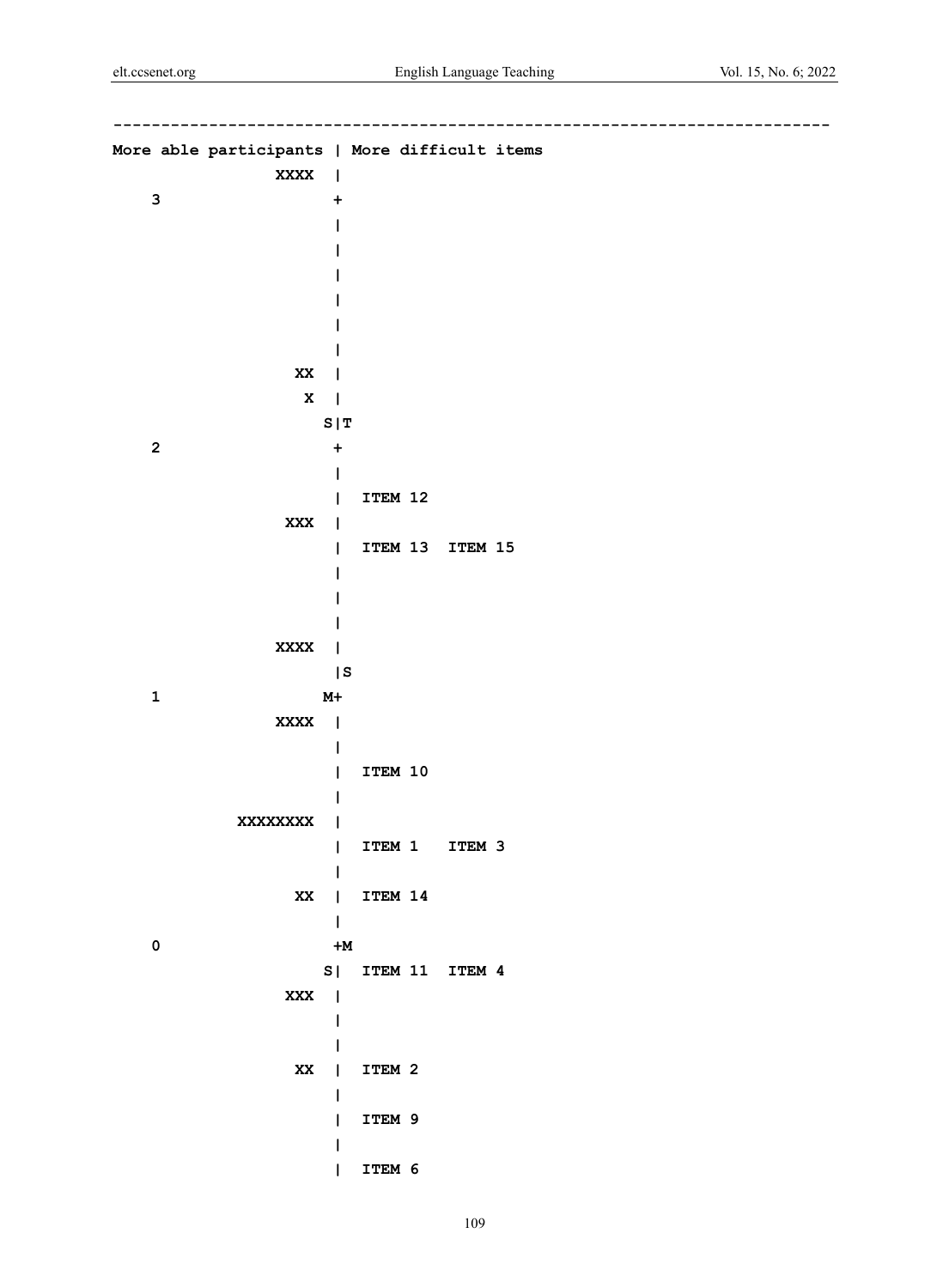**-1** +  **|S ITEM 7 | T**  $\vert$  **T**  $\vert$  **| ITEM 5 | | X | | ITEM 8 Less able participants | Easier items ---------------------------------------------------------------------------**  Figure 1. Wright Map for the Recognition Posttest **--------------------------------------------------------------------------- More able participants | More difficult items 2** +  **| XX | ITEM10 |**  *IT*  **| | | T**  $\vert$  **| | | 1** +  **XX | 1999 1999 1999 1999 1999 | ITEM7 XX S| | | XX | ITEM6 | XX | ITEM5 X | | 0 M+M XXXXXXX | ITEM9 X | ITEM2 xx** |  **X |**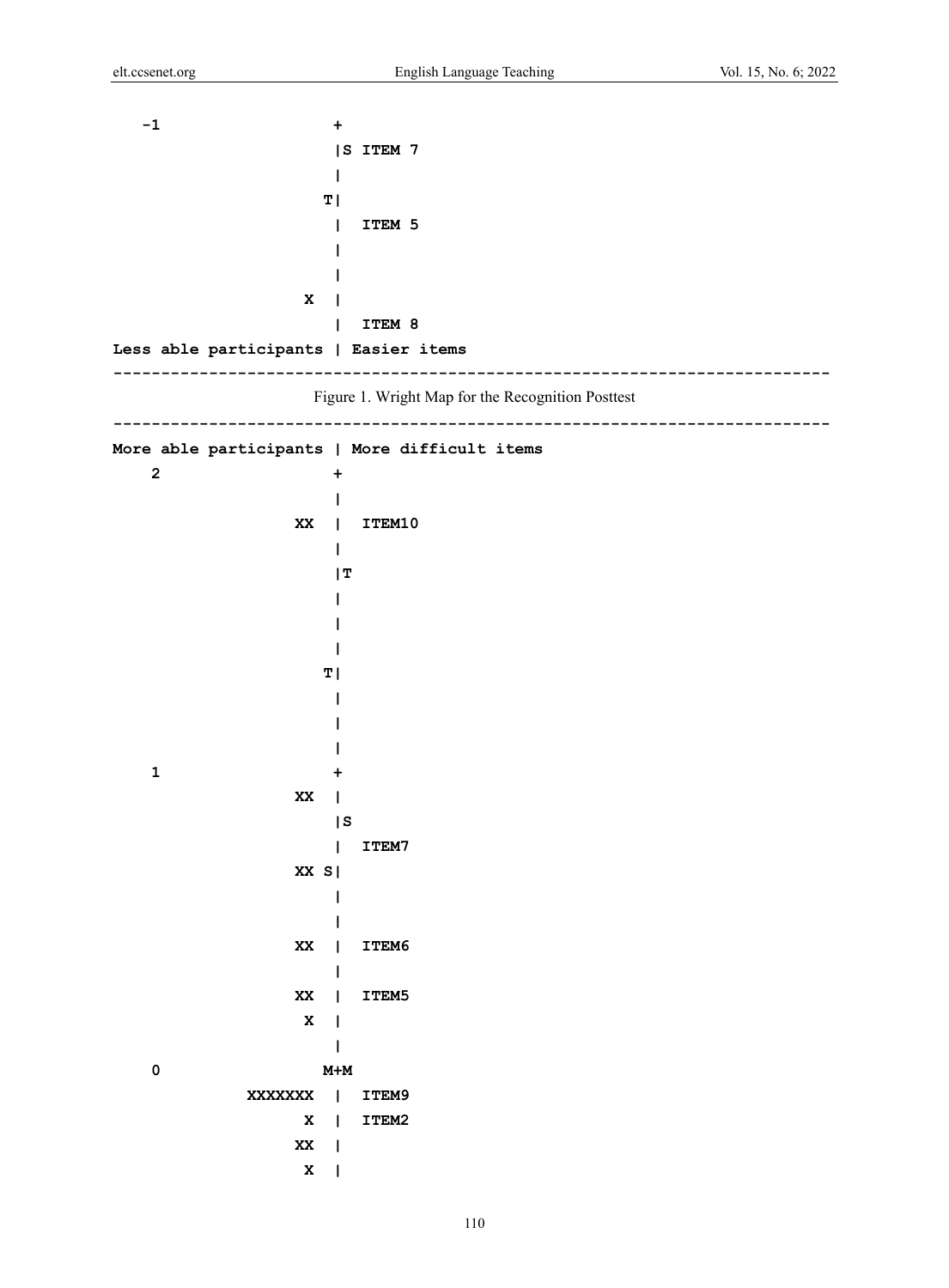| XXX                                   |          | <b>ITEM4</b> | ITEM8 |
|---------------------------------------|----------|--------------|-------|
| $\mathbf x$                           |          |              |       |
| $\mathbf{X} \mathbf{X}$               |          |              |       |
|                                       |          |              |       |
| XXX S                                 |          |              |       |
|                                       | $\mid$ S |              |       |
| $\mathbf{X} \mathbf{X}$               |          |              |       |
| $-1$                                  | ٠        |              |       |
|                                       |          | <b>ITEM1</b> | ITEM3 |
| $\mathbf x$                           |          |              |       |
|                                       |          |              |       |
|                                       |          |              |       |
|                                       | ΤI       |              |       |
|                                       |          |              |       |
|                                       |          |              |       |
|                                       | T        |              |       |
|                                       |          |              |       |
|                                       |          |              |       |
|                                       |          |              |       |
| $-2$                                  |          |              |       |
| Less able participants   Easier items |          |              |       |
|                                       |          |              |       |



A Rasch Principal Components Analysis (PCA) of item residuals was run to investigate dimensionality. With 12.4% (eigenvalue 2.6) of unexplained variance on the recognition and 14.4% (eigenvalue 2.3) on the production parts of the posttest, the instruments were fundamentally unidimensional (Fisher, 2007).

### 2.4.1 Research Question 1

Research question 1 asked which instructional approach was more effective for teaching English passive voice. A one-way ANOVA was conducted to compare the posttest results for both groups. There was a statistically significant difference,  $F(1.32) = 5.80$ ,  $p = .02$ , partial  $\eta^2 = .15$ , for the recognition posttest for the inductive group. The results for the production posttest yielded no significant difference between the deductive and inductive treatments  $F(1,32) = 1.89, p = .17$ , partial  $\eta^2 = .056$ .

#### 2.4.2 Research Question 2

A paired-samples *t*-test was conducted to evaluate whether both groups improved from the grammar instruction and treatments The results indicated that both treatments had a significant effect on the acquisition of passive voice productively. The induction group improved significantly,  $M = 1.08$ ,  $SD = .83$ ,  $t(13) = 4.86$ ,  $p < .01$ , and the deductive group did likewise,  $M = .90$ ,  $SD = .88$ ,  $t(19) = 4.55$ ,  $p < .01$ . The difference between the pre- and posttests on the recognition test was also statistically significant for both the inductive treatment,  $M = .66$ ,  $SD =$ 1.02, *t*(13) = 2.40, *p* > .05, and deductive treatment, *M = .61, SD = .*99, *t*(19) = -1.03, *p* > .05.

#### 2.4.3 Research Question 3

To evaluate the students' preferences for the two instructional approaches, the results from the post-study questionnaire were assessed. All 34 participants reported that they preferred deductive instruction for learning grammar (strong preference), and four reported that they did not mind (moderate preference) the rule discovery process required for inductive teaching. It must be noted, though, that these four participants were assigned to the deductive group and were never taught inductively. All 34 participants reported that they enjoyed (strong to moderate preference) the post-instruction activities (treatments) and would like to repeat them in the future.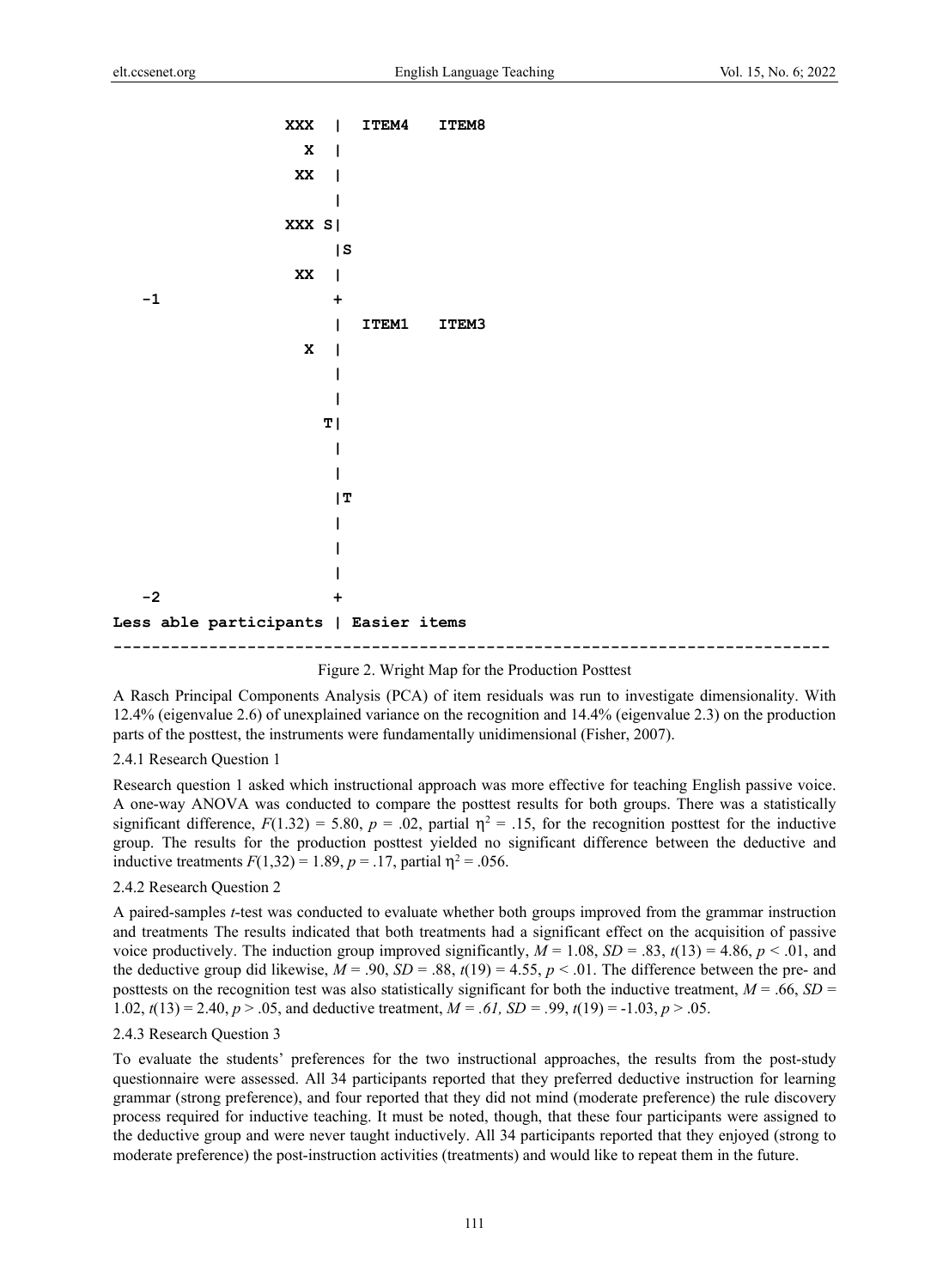The results of the qualitative analysis conducted to further understand students' preferences for these teaching approaches showed that the explicit explanation of the rules at the beginning is something that students are used to and perceive as "normal." Some participants agreed that inductive teaching makes them think more and, therefore, is beneficial. However, many participants mentioned that they felt embarrassed when they had no answer or no ideas about the questions asked by the teacher. They also reported that the thinking process was exhausting.

### **3. Discussion**

The results of the first research question where the inductive group outperformed the deductive group productively are surprising when looking at them through the explicit-implicit dichotomy, considering that deductive instruction is more familiar and preferable to Japanese students. However, there were a few important factors that could explain the outcome.

First, when presenting the passive voice forms of different tenses to the deductive group, a few students could not remember and wanted to clarify the use of the present and past perfect tenses. Because there are only two grammatical tenses in the Japanese language, the confusion about English tenses is not rare. Moreover, English learners in many countries whose L1 has no such grammar (e.g*.*, Slavic languages) struggle with its acquisition. In a natural setting, the clarification or the review of the previously learned material happens often when talking about more complex structures. The quasi-experimental setting of the present study allowed the instructor to answer the students' questions and provide explanations about the present and past perfect tenses in addition to complex passive voice grammar. It can be hypothesized that the deductive group got an information overload which affected the acquisition of passive voice grammar negatively (VanPatten, 2004), and, therefore, caused lower results on the post-test.

Second, the passive voice grammar was not new to both groups. It was previously taught in junior high or high schools in the students' L1. The degree to which the grammatical structure was acquired at the time of learning it at school could not be known, and therefore, it could be the case that inductive teaching helped the students retrieve the information better from their memory due to the leading questions asked by the teacher (Williams, 1999), as it involved complex cognitive processes.

Third, and probably the most important reason, is the way inductive teaching was performed. After the students had discussed the questions asked by the teacher and had arrived at their conclusions, the instructor would give an explicit answer to the questions. In this way, the inductive group became explicit-inductive. An inductive discovery together with the explicit rule provision can benefit students' language learning. DeKeyser (2003) suggested that interchanging teaching instructions should be viewed as a way that helps students with different learning styles. He assumed that the two types of instruction are not opposites, but rather two parts of the whole, and therefore, much beneficial when used together.

The results of the second research question, where the results between the pre- and posttests suggest that both types of instructions were highly effective, were not surprising. All of the participants benefited greatly from both deductive and inductive teaching. The research was not restricted to using only the instructions, but also the activities meant as treatments. Considering that both groups were engaged in different types of instruction and participated in different activities, the only two things they had in common were the communicative approach used for grammar practice and provision of the immediate corrective feedback mostly in form of prompts. Because both groups improved significantly on the production part of the posttest, it can be hypothesized that these two variables contributed to grammar acquisition. The CLT was chosen for grammar practice because the participants showed low ability for passive voice output. The statistical significance implies that CLT is effective in improving grammar knowledge. The finding is in line with other studies that emphasize the importance of combining focus-on-form instruction and communicative activities (Chung, 2017; Ho, 2014; Long, 2000; Nassaji, 2000). They also support the recommendation of teachers based in Japan to adopt CLT as the main teaching approach (e.g., Humphries & Burns, 2015; Underwood, 2017). Swain (1985) has suggested that output is important for language acquisition. During group work or tasks that require negotiation, learners have to make their output clear and comprehensible for the other party to be understood. Pica (1987) coined this term as *pushed output*. Grammar lessons can be an ideal setting for improving the comprehensibility of learners' output or vice versa, and communicative context is necessary for form-focused instruction to last (Ellis, 2014; Lightbown, 1992). Moreover, the interviews with a few of the participants revealed that they felt like they were using the language for their needs and "had fun in English". All 34 participants noted that they had enjoyed the activities and would like to repeat them in the future in the follow-up questionnaire, suggesting that the CLT also improved the students' motivation.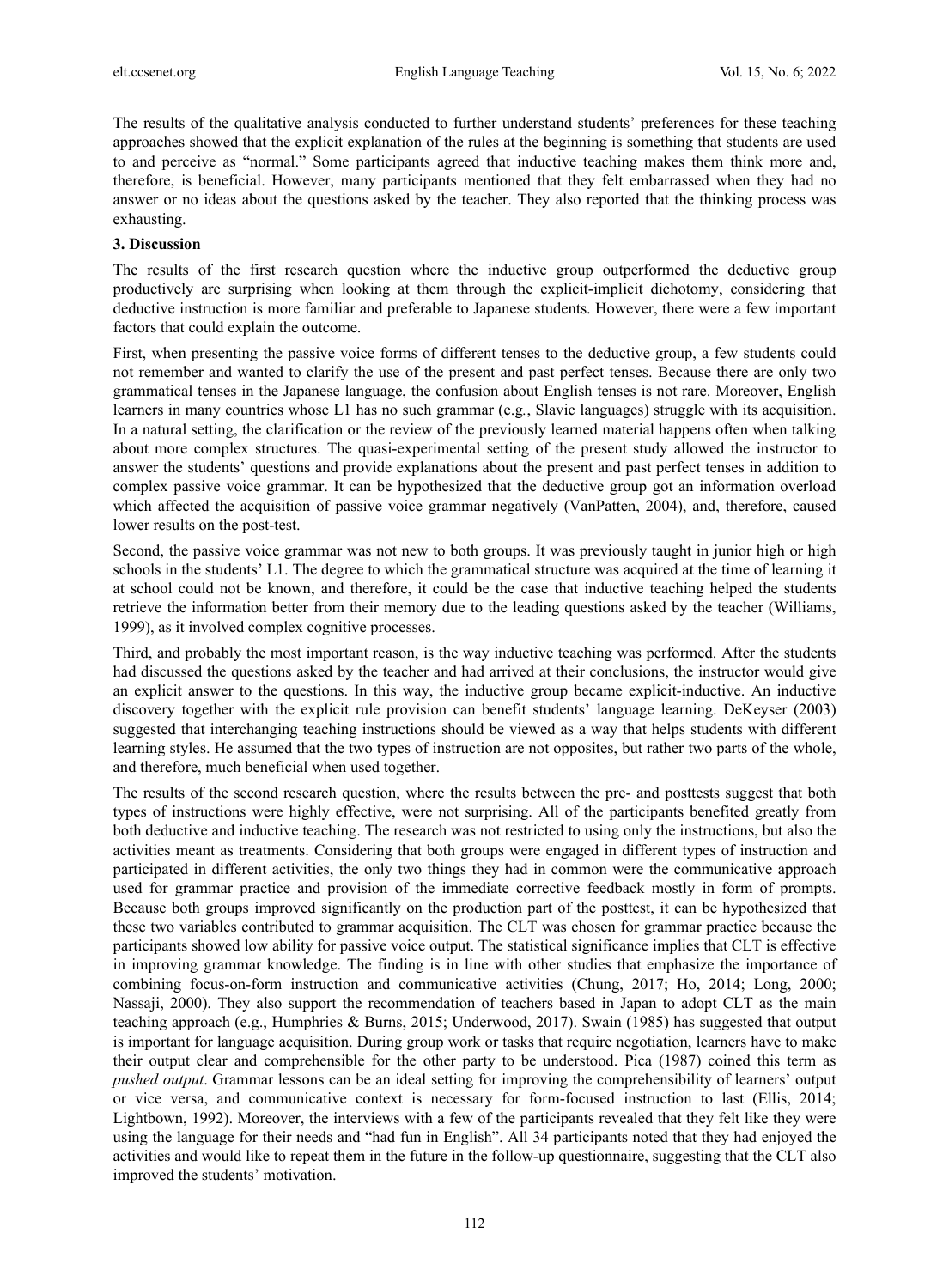Overall, the results of the quantitative part of the research are similar to a number of studies (e.g., Cerezo, Caras, & Leow, 2016; Tammenga-Helmantel, Arends, & Canrinus, 2014; Vogel & Engelhard, 2011) where inductive approach yielded higher outcomes, however, where it was also noted that the students benefited from both types of instructions. Since inductive and deductive groups showed significant effects from pre-test to post-test, it is suggested that they could be used together or alternated successfully.

The third research question reveals the perception of Japanese learners toward the two types of instruction. It was expected that the learners prefer the deductive type because it remains common in Japan (Underwood, 2017). The results are in line with other studies set in the countries where the traditional way of teaching grammar is widely used (e.g., Mallia, 2014).

## *3.1 Teaching Implications*

The analyses of the data obtained from the test results and the questionnaire imply that both types of instructions were effective in teaching grammar. However, instructors should keep in mind that the present study took an explicit-inductive way of teaching as inductive instruction. It seems that the combination of cognitive processes during meta-talk and explicit confirmation of grammatical rules improves the grammatical accuracy of students (Duibhir, Dhiorbhain, & Cosgrove, 2016; Glassser, 2013). However, extensive meta-talk about difficult grammar can affect learners' attitudes negatively. Because the students expressed their disliking of inductive teaching, it could be hypothesized that the grammar was too difficult for this type of instruction. The passive voice is a complex structure and is not used much in daily speech. Inductive teaching demanded much time and effort from both the students and the teacher. Noticing the gaps in their knowledge while trying to answer the teacher's questions could have created negative feelings toward rule-discovery. Fotos (2002) noted that inductive teaching can be successful if there is a lot of communication between the students, once again emphasizing the importance of students being used to talk about grammar in class, and having language-related episodes, which is not so common in Japan (Underwood, 2017). Taking this into account, simpler grammar (e.g., prepositions, word order) could be a better choice for inductive teaching (Russel, 2014). Also, in this way Japanese learners have more chances to experience success and get used to the inductive type of instruction. More complex and less frequent or salient grammar could benefit from explicit teaching not only in terms of language accuracy but also in learners' perceptions, as shown in the present study.

# *3.2 Limitations and Future Research*

Because the results of previously conducted studies varied greatly, the limitations of the present study should be reviewed to further clarify the outcomes and highlight the need for future research. First and foremost, a larger sample size could have increased the power of the data analysis, and the variety of the L1 of the participants could have improved the generalizability of the findings.

Second, because all of the participants were native Japanese speakers and their level (lower-intermediate) supposedly allowed them to comprehend most of the teacher's instructions, it could be hypothesized that explanations provided in Japanese could have improved learners' understanding of the grammatical structure and showed better results on the posttests. Even though the instructor in the present study was able to provide some parts of the material in Japanese, it might not have been enough for a complete understanding of the grammatical terminology. It highlights the need for conducting studies with different levels of learners where the instruction is provided in the participants' L1.

Third, the present study did not investigate the effects of deductive and inductive instructions on long-term learning, since there no delayed posttest was conducted. Even though both types of instruction contributed to the students' knowledge within a short period, the teacher wants to make sure it stays in memory for a long time, and further research is needed.

Also, the present study reviewed the communicative approach and immediate explicit feedback as variables that influence grammar learning. However, more research should be conducted to investigate other variables, such as other grammar practice approaches or different ages and/or levels of the participants.

Lastly, most of the previous research used a quasi-experimental design, including the present research. This study, although added to the existing pool of studies with similar outcomes, does not give a conclusive answer to which instruction is the most effective. Future research should be done in a laboratory setting that allows for stricter control of the procedures and participants. Exploring these topics could enhance understanding with regard to the effectiveness of grammar instructions.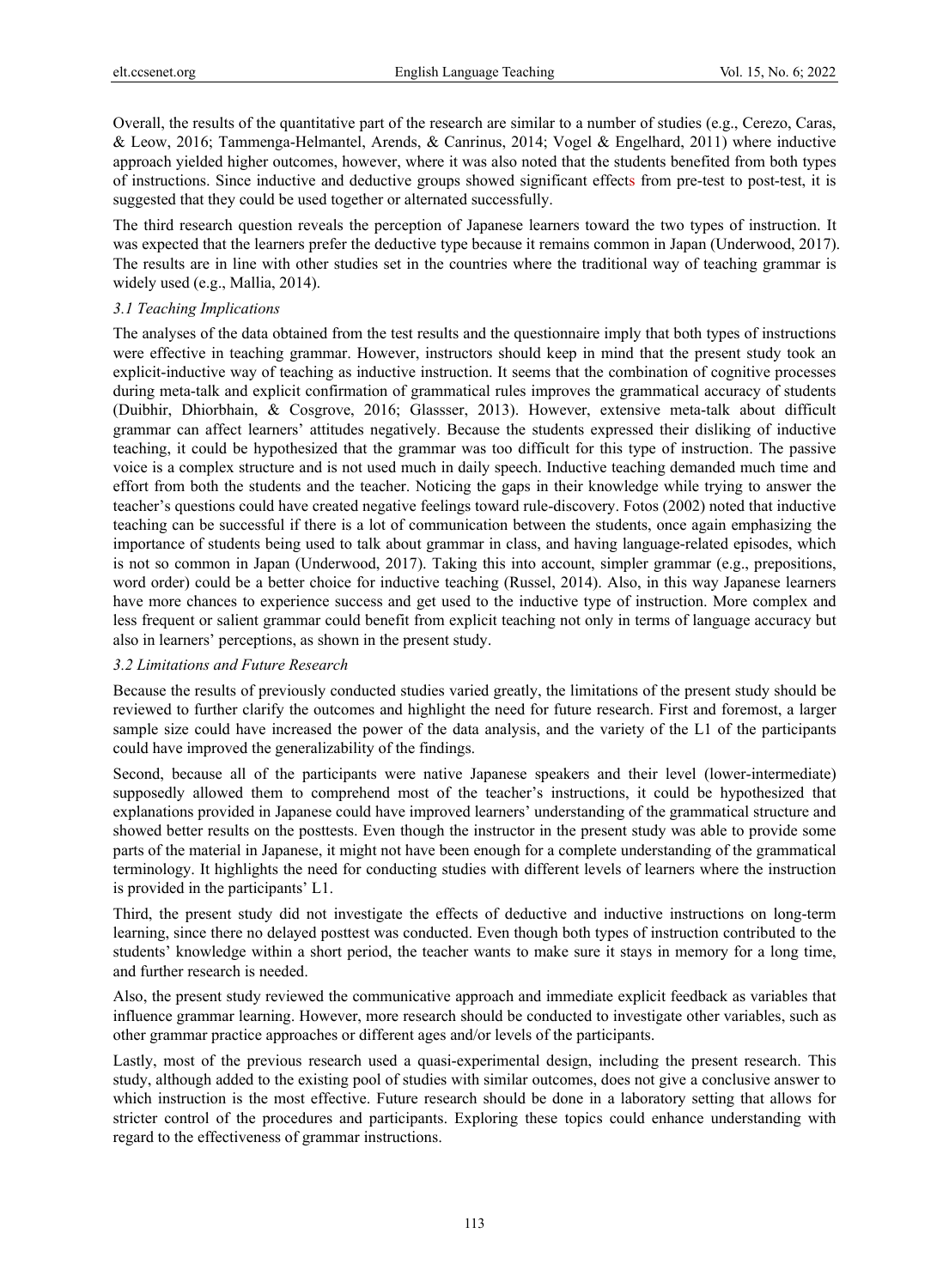#### **4. Conclusion**

In the present study, we investigated whether there is a significant difference in the mastery of the passive voice between the group taught using a deductive approach and the group taught using an inductive approach. Both groups benefited significantly from the treatments yielding high results on the production test; however, the inductive group significantly outperformed the deductive group on the recognition test.

The results obtained from the questionnaire indicated that students prefer deductive teaching, something they are used to. Inductive instruction was perceived as overwhelming and time-consuming. The communicative approach to grammar practice had a positive effect on grammar acquisition.

The contradiction between the quantitative and qualitative data elicits the difficulty that instructors face every day. They have decided which approach to choose, whether to sacrifice students' preferences to promote language accuracy or vice versa. The scholars are tireless in their attempts to find a panacea, the only most effective way of teaching the language that all learners can benefit from. However, it seems to be an unachievable goal because there are so many factors affecting language acquisition. Some of these factors cannot be predicted or controlled, such as rapport between the students and the teachers or the learners' moods. One of the greatest skills that in-class instructors should develop is the ability to make the right choice in various cases. It does not necessarily mean choosing between the particular types of instruction or approaches all the time, but knowing when to combine them.

#### **References**

- Alamri, W. A. (2018). Communicative language teaching: Possible alternative approaches to CLT and teaching contexts. *English Language Teaching, 11*(10), 132-138. https://doi.org/10.5539/elt.v11n10p132
- Arroyo, D., & Yimlaz, Y. (2018). An open for replication study: The role of feedback timing in synchronous computer-mediated communication. *Language Learning, 68*(4), 942-972. https://doi.org/10.1111/lang.12300
- Bahar, A. K. (2013). *The communicative competence-based English language teaching.* Trust Media.
- Benitez-Correa, C., Gonzalez-Torres, P., Ochoa-Cueva, C., & Vargas-Saritama, A. (2019). A comparison between deductive and inductive approaches for teaching EFL grammar to high school students. *International Journal of Instruction, 12*(1), 225-236. https://doi.org/10.29333/iji.2019.12115a
- Brandl, K. (2008). *Communicative language teaching in action: Putting principles to work*. Cognella.
- Brown, H. D. (2007). *Principles of language learning and teaching* (5th ed.). Parson Education.
- Butler, Y. G., & Iino, M. (2005). Current Japanese reforms in English language education: The 2003 "action plan". *Language Policy, 4*, 25-45. https://doi.org/10.1007/s10993-004-6563-5
- Carpenter, J. M. (2006). Effective teaching methods for large classes. *Journal of Family & Consumer Sciences Education, 24*(2), 13-23. Retrieved from https://w.natefacs.org/Pages/v24no2/v24no2Carpenter.pdf
- Celce-Murcia, M. (2001). Language teaching approaches: An overview. In M. Celce-Murcia (Ed.), *Teaching English as a second or foreign language* (2nd ed., pp. 1-8). Heinle & Heinle Publishers.
- Cerezo, L., Caras, A., & Leow, R. P. (2016). The effectiveness of guided induction versus deductive instruction on the development of complex Spanish gustar structures: An analysis of learning outcomes and processes. *Studies in Second Language Acquisition, 38*(2), 265-291. https://doi.org/10.1017/S0272263116000139
- Chung, S. (2017). A communicative approach to teaching grammar: theory and practice. *The English Teacher, 18*, 33-50. Retrieved from https://www.researchgate.net/publication/242258225\_A\_COMMUNICATIVE\_APPROACH\_TO\_TEACH ING\_GRAMMAR\_THEORY\_AND\_PRACTICE1
- Council of Europe. (2001). *Common European Framework of Reference for Languages: Learning, teaching, assessment.* Cambridge University Press / Council of Europe.
- DeKeyser, R. M. (1995). Learning second language grammar rules: an experiment with a miniature linguistic system. *Studies in Second Language Acquisition, 17*(3), 379-410. https://doi.org/10.1017/S027226310001425X
- DeKeyser, R. M. (2003). Implicit and explicit learning. In C. Doughty & M. H. Long (Eds.), *The handbook of second language acquisition* (pp. 313-348). Blackwell. https://doi.org/10.1002/9780470756492.ch11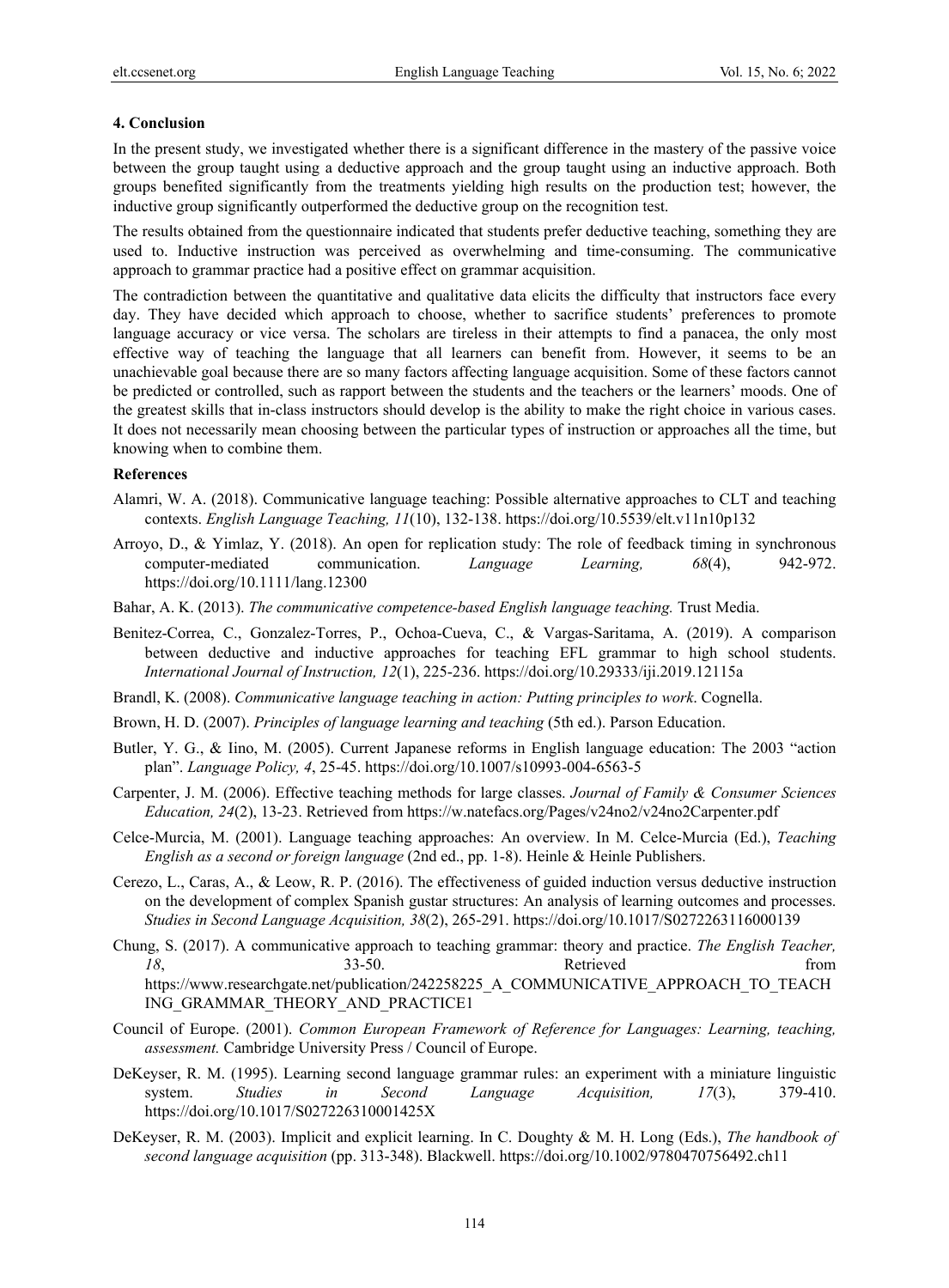- Doski, P., & Cele, F. (2018). The effect of oral corrective feedback in L3 English: prompts vs. recasts. *English Language Teaching, 11*(8), 143-158. https://doi.org/10.5539/elt.v11n8p143
- Duibhir, P. O., Dhiorbhain, A. N., & Cosgrove, J. (2016). An inductive approach to grammar teaching in grade 5 & 6 Irish immersion classes. *Journal of Immersion and Content-Based Language Education, 4*(1), 33-58. https://doi.org/10.1075/jicb.4.1.02dui
- Ellis, R. (2014). Principles of instructed second language learning. In M. Celce-Murcia, D. M. Brinton & M. A. Snow (Eds.), *Teaching English as a second foreign language* (4th ed.) (pp. 31-45). Heinle. https://doi.org/10.1016/j.system.2004.12.006
- Ellis, R., Loewen, S., & Erlam, R. (2006). Implicit and explicit corrective feedback and the acquisition of L2 grammar. *Studies in Second Language Acquisition, 28*(2), 339-368. https://doi.org/10.1017/S0272263106060141
- Farahani, M. V. (2018). An investigation into inductive and deductive methods in teaching grammar to German EFL learners: a comparative study. *Global Journal of Foreign Language Teaching, 8*(2), 79-91. https://doi.org/10.18844/gjflt.v8i2.3202
- Firiady, M. (2018). Communicative language teaching through speaking activities designed in a textbook. *Language and Language Teaching Journal, 21*(1), 104-113. https://doi.org/10.24071/llt.2018.210111
- Fisher, W. P. (2007). Rating scale instrument quality criteria. *Rasch Measurement Transactions, 21*(1), 1095.
- Fotos, S. (1994). Integrating grammar instruction and communicative language use through grammar consciousness-raising tasks. *TESOL Quarterly, 28*(2), 323-351. https://doi.org/10.2307/3587436
- Fotos, S. (2002). Structure-based interactive tasks for the EFL grammar learner. In E. Hinkel & S. Fotos (Eds.), *New perspectives on grammar teaching in second language classroom* (pp. 135-154). Routledge.
- Gardner, R. C. (2007). Motivation and second language acquisition. *Porta Linguarum, 8*, 9-20. https://doi.org/10.30827/Digibug.31616
- Gass, S. M., & Selinker, L. (1992). *Language transfer in language learning* (Revised ed.). Benjamins. https://doi.org/10.1075/lald.5
- Glasser, K. (2013). The neglected combination: A case for explicit-inductive instruction in teaching pragmatics in ESL. *TESL Canada Journal, 30*(7), 150-163. https://doi.org/10.18806/tesl.v30i7.1158
- Haight, C. E., Herron, C., & Cole, S. P. (2007). The effects of deductive and guided inductive instructional approaches on the learning of gramma in the elementary foreign language college classroom. *Foreign Language Annals, 40*(2), 288-310. https://doi.org/10.1111/j.1944-9720.2007.tb03202.x
- Harmer, J. (1998). *How to teach English: an introduction to the practice of English language teaching.* Longman.
- Hiraga, Y. (2005). Re-thinking about the definition oof grammar-translation method. *Research on History of English Language Education in Japan, 20*, 7-26. https://doi.org/10.11222/hisetjournal1986.20.0\_7
- Ho, P. V. P. (2014). The effects of communicative grammar teaching on students' achievement of grammatical knowledge and oral production. *English Language Teaching, 7*(6), 74-86. https://doi.org/10.5539/elt.v7n6p74
- Ho, W. K. (2004). English language teaching in East Asia today: An overview. *Asia Pacific Journal of Education, 22*(2), 1-22. https://doi.org/10.1080/0218879020220203
- Hu, G. (2002). Potential cultural resistance to pedagogical imports: The case of communicative language teaching in China. *Language, Culture and Curriculum, 15*(2), 93-105. https://doi.org/10.1080/07908310208666636
- Humphries, S., & Burns, A. (2015). "In reality it's almost impossible": CLT-oriented curriculum change. *ELT journal, 69*(3), 239-248. https://doi.org/10.1093/elt/ccu081
- Jean, G., & Simard, D. (2013). Deductive versus inductive grammar instruction: Investigating possible relationships between gains, preferences and learning styles. *System, 41*(4), 1023-1042. https://doi.org/10.1016/j.system.2013.10.008
- Kaneko, M. (2017). Vocabulary size targets for the TOEIC test. *JACET Journal, 61*, 57-67. https://doi.org/10.32234/jacetjournal.61.0\_57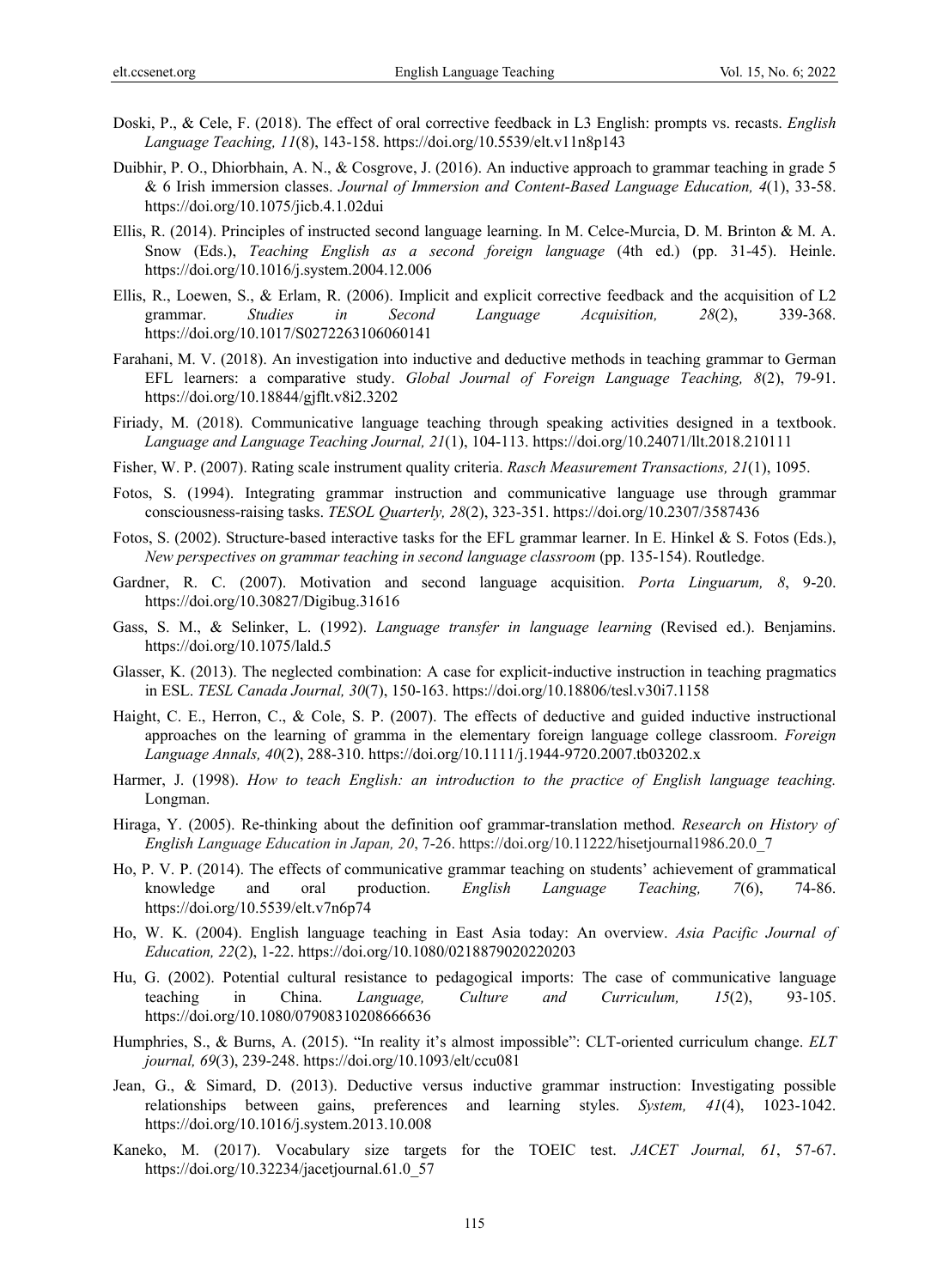- Kartchava, E., & Ammar, A. (2014). The noticeability and effectiveness of corrective feedback in relation to target type. *Language Teaching Research, 18*(4), 183-210. https://doi.org/10.1177/1362168813519373
- Laufer, B. (1989). What percentage of text-lexis is essential for comprehension? In C. Lauren & M. Nordman (Eds.), *Special language: From humans thinking to thinking machines* (pp. 316-323). Multilingual Matters.
- Li, S., Ellis, R., & Zhu, Y. (2016). Task-based versus task-supported language instruction: An experimental study. *Annual Review of Applied Linguistics, 36*, 205-229. https://doi.org/10.1017/S0267190515000069
- Lightbown, P. M. (1992). Can they do it themselves? A comprehension-based ESL course for young children. In R. Courchene, J. St. John, C. Therien, & J. Glidden (Eds.), *Comprehension-based language teaching: Current trends* (pp. 335-370). University of Ottawa Press.
- Linacre, J. M. (2013). DIF sample size nomogram. *Rasch Measurement Transactions, 26*(4), 1392-1402. Retrieved from https://www.rasch.org/rmt/rmt264.pdf
- Long, M. H. (1981). Input, interaction, and second-language acquisition. *Annals of the New York academy of sciences, 379*(1), 259-278. https://doi.org/10.1111/j.1749-6632.1981.tb42014.x
- Long, M. H. (2000). Focus-on-form in task-based language teaching. *University of Hawaii Working Papers in ESL, 16*(2), 35-49.
- Lyster, R. (2004). Different effects of prompts and recasts in form-focused instruction. *Studies in Second Language Acquisition, 26*(3), 399-432. https://doi.org/10.1017/S0272263104263021
- Mallia, J. G. (2014). Inductive and deductive approaches to teaching English grammar. *Arab World English Journal,* 5(2), 221-235. Retrieved from https://www.awej.org/images/AllIssues/Volume5/Volume5Number2June2014/17.pdf
- Mennim, P. (2012). Learner negotiation of L2 form in transcription exercise. *ELT Journal, 66*(1), 52-61. https://doi.org/10.1093/elt/ccr018
- Nassaji, H. (2000). Towards integration form-focused instruction and communicative interaction in the second language classroom: Some pedagogical possibilities. *The Modern Language Journal, 84*(2), 241-250. https://doi.org/10.1111/0026-7902.00065
- Negahdaripour, S., & Amirghassemi, A. (2016). The effect of deductive vs. inductive grammar instruction on Iranian EFL learners' spoken accuracy and fluency. *International Journal of Applied Linguistics and English Literature, 5*(1), 8-17. https://doi.org/10.7575/aiac.ijalel.v.5n.1p.8
- Nowlan, A., & Samuell, C. (2020). Communicative language teaching: Contemporary applications in Japan. *Kwansei Gakuin University Humanities Review, 24*, 77-87. Retrieved from https://www.researchgate.net/profile/Andrew-Nowlan/publication/339354244 Communicative Language Teaching Contemporary Applications in Japan/links/5e4d2ea7458515072da8bfdc/Communicative-Langu age-Teaching-Contemporary-Applications-in-Japan.pdf
- Passive voice exercise. Retrieved from https://www.e-grammar.org/passive-voice/test2-exercise2/
- Passive voice tests. Retrieved from https://interviewmania.com/discussion/61400-verbal-ability-transformation-of-sentences-active-passive
- Pica, T. (1987). Second-language acquisition, social interaction, and the classroom. *Applied Linguistics, 8*(1), 3-21. https://doi.org/10.1093/applin/8.1.3
- Pourmoradi, V., & Vahdat, S. (2016). The interactive relationship between inductive-deductive grammar teaching, gender and the cognitive style of Iranian EFL learners. *Theory and Practice in Language Studies, 6*(11), 2151-2163. https://doi.org/10.17507/tpls.0611.12
- Prince, P. (2013). Listening, remembering, writing: Exploring the dictogloss task. *Language Teaching Research, 17*(4), 486-500. https://doi.org/10.1177/1362168813494123
- Rassaei, E. (2014). Scaffolded feedback, recasts, and L2 development: A sociocultural perspective. *The Modern Language Journal, 98*(1), 417-431. https://doi.org/10.1111/j.1540-4781.2014.12060.x
- Russel, V. (2014). A closer look at the output hypothesis: The effect of pushed output on noticing and inductive learning of the Spanish future tense. *Foreign Language Annals, 47*(1), 25-47. https://doi.org/10.1111/flan.12077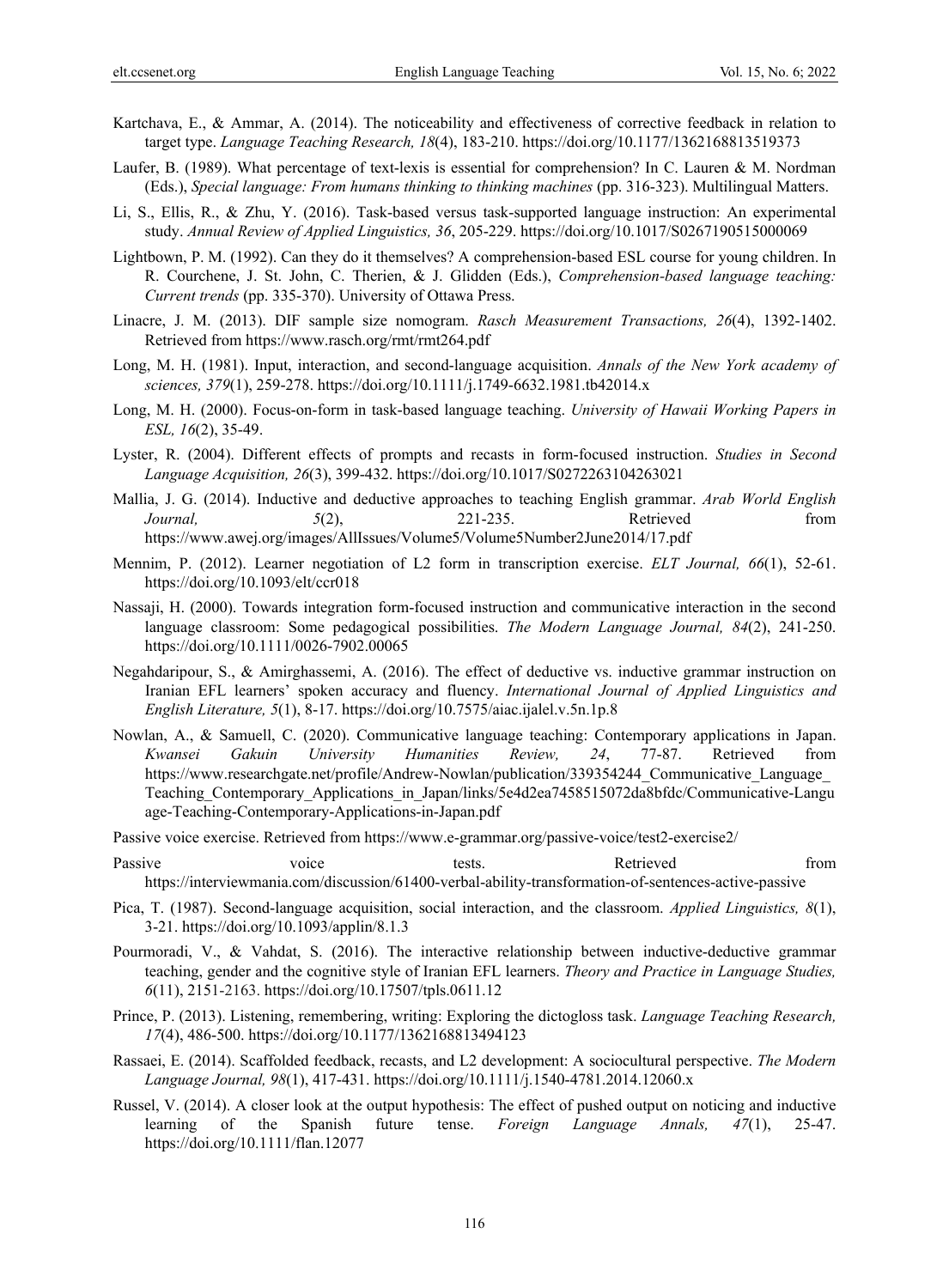- Seliger, H. W. (1975). Inductive method and deductive method in language teaching: A re-examination. *IRAL: International Review of Applied Linguistics in Language Teaching, 13*(1-4), 1-18. https://doi.org/10.1515/iral.1975.13.1-4.1
- Shirani, R. (2019). Patterns of uptake and repair following recasts and prompts in an EFL context. *Studies in Second Language Learning and Teaching, 9*(4), 607-631. https://doi.org/10.14746/ssllt.2019.9.4.3
- Sik, K. (2015). Tradition or modernism in grammar teaching: Deductive vs. inductive approaches. *Procedia-Social and Behavioral Sciences, 197*, 2141-2144. https://doi.org/10.1016/j.sbspro.2015.07.340
- Spada, N., Lightbown, P., & White, J. (2005). The importance of form/meaning mappings in explicit form-focused instruction. In A. Housen, & M. Pierrard (Eds), *Investigations in instructed second language acquisition* (pp. 199-234). Mouton de Gruyter. https://doi.org/10.1515/9783110197372.2.199
- Swain, M. (1985). Communicative competence: some roles of comprehensible input and comprehensive output in its development. In S. Gass., & C. Madden (Eds.), *Input and second language acquisition* (pp. 235-253). Newbury House.
- Tammenga-Helmantel, M., Arends, E., & Canrinus, E. T. (2014). The effectiveness of deductive, inductive, implicit and incidental grammatical instruction in second language classrooms. *System, 45*, 198-210. https://doi.org/10.1016/j.system.2014.06.003
- Torres-Rodriguez, F. A., & Martinez-Granada, L. (2022). Speaking in worlds of adventure: Tabletop roleplaying games within the EFL classroom. *HOW Journal, 29*(1), 105-128. https://doi.org/10.19183//how.29.1.653
- Underwood, P. R. (2017). Challenges and change: Integrating grammar teaching with communicative work in senior high school EFL classes. *SAGE Open, 7*(3), 1-15. https://doi.org/10.1177/2158244017722185
- VanPatten, B. (2004). Input processing in second language acquisition. In B. VanPatten (Ed.), *Processing instruction: Theory, research, and commentary* (pp. 5-31). Lawrence Erlbaum.
- Vogel, S., & Engelhard, G. (2011). Using Rasch measurement theory to examine two instructional approaches for teaching and learning of French grammar. *The Journal of Educational Research, 104*(4), 267-282. https://doi.org/10.1080/00220671003733815
- Vogel, S., Herron, C., Cole, S., & York, H. (2011). Effectiveness of a guided inductive versus a deductive approach on the learning of grammar in the intermediate-level college French classroom. *Foreign language annals, 44*(2), 353-380. https://doi.org/10.1111/j.1944-9720.2011.01133.x
- Widodo, H. P. (2006). Approaches and procedures for teaching grammar. *English Teaching: Practice and Critique, 5*(1), 122-141. Retrieved from http://education.waikato.ac.nz/research/files/etpc/2006v5n1nar1.pdf
- Williams, J. N. (1999). Memory, attention, and inductive learning. *Studies in Second Language Acquisition, 21*(1), 1-48. https://doi.org/10.1017/s0272263199001011
- Yang, Y., & Lyster, R. (2010). Effects of form-focused practice and feedback on Chinese EFL learners' acquisition of regular and irregular past forms. *Studies in Second Language Acquisition, 32*(2), 235-263. https://doi.org/10.1017/S0272263109990519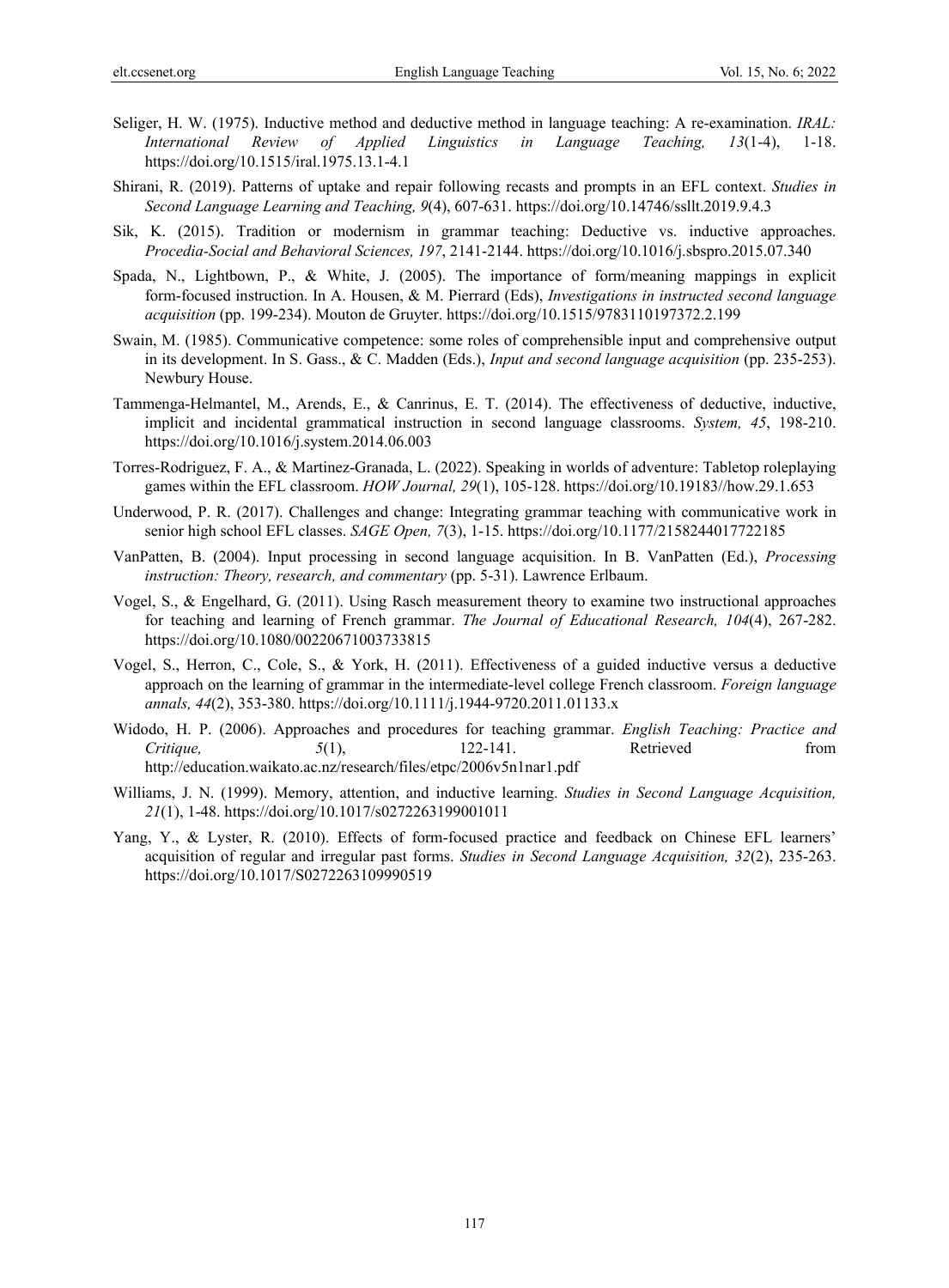## **Appendix A**

#### **Pre- and post-test**

Select a Passive Voice sentence that expresses best the sentence given in Active Voice.

- 1. Her manners pleased us very much.
	- a. We were very much pleased on her manners.
	- b. We are very much pleased with her manners.
	- c. We pleased her very much with manners.
	- d. We were very much pleased with her manners.
- 2. The driver was blowing the horn.
	- a. The horn was blown by the driver.
	- b. The horn was being blown by the driver.
	- c. The horn has been blown by the driver.
	- d. The horn is being blown by the driver.
- 3. The thief was caught by the police.
	- a. The police had been trying to catch the thief
	- b. Police has caught the thief
	- c. The thief has been caught by police
	- d. The police caught the thief
- 4. The hunter shot the tiger
	- a. The tiger was killed by the hunter
	- b. Hunter was trying to shoot the tiger
	- c. The tiger was shot by the hunter
	- d. Hunter shot at the tiger
- 5. They drew a circle in the morning
	- a. A circle was being drawn by them in the morning
	- b. A circle was drawn by them in the morning
	- c. In the morning a circle have been drawn by them
	- d. A circle has been drawing since morning
- 6. They will demolish the entire block
	- a. The entire block is being demolished
	- b. The block may be demolished entirely
	- c. The entire block will have to be demolished by them
	- d. The entire block will be demolished by them
- 7. We have warned you
	- a. You have been warned by us
	- b. We have you warned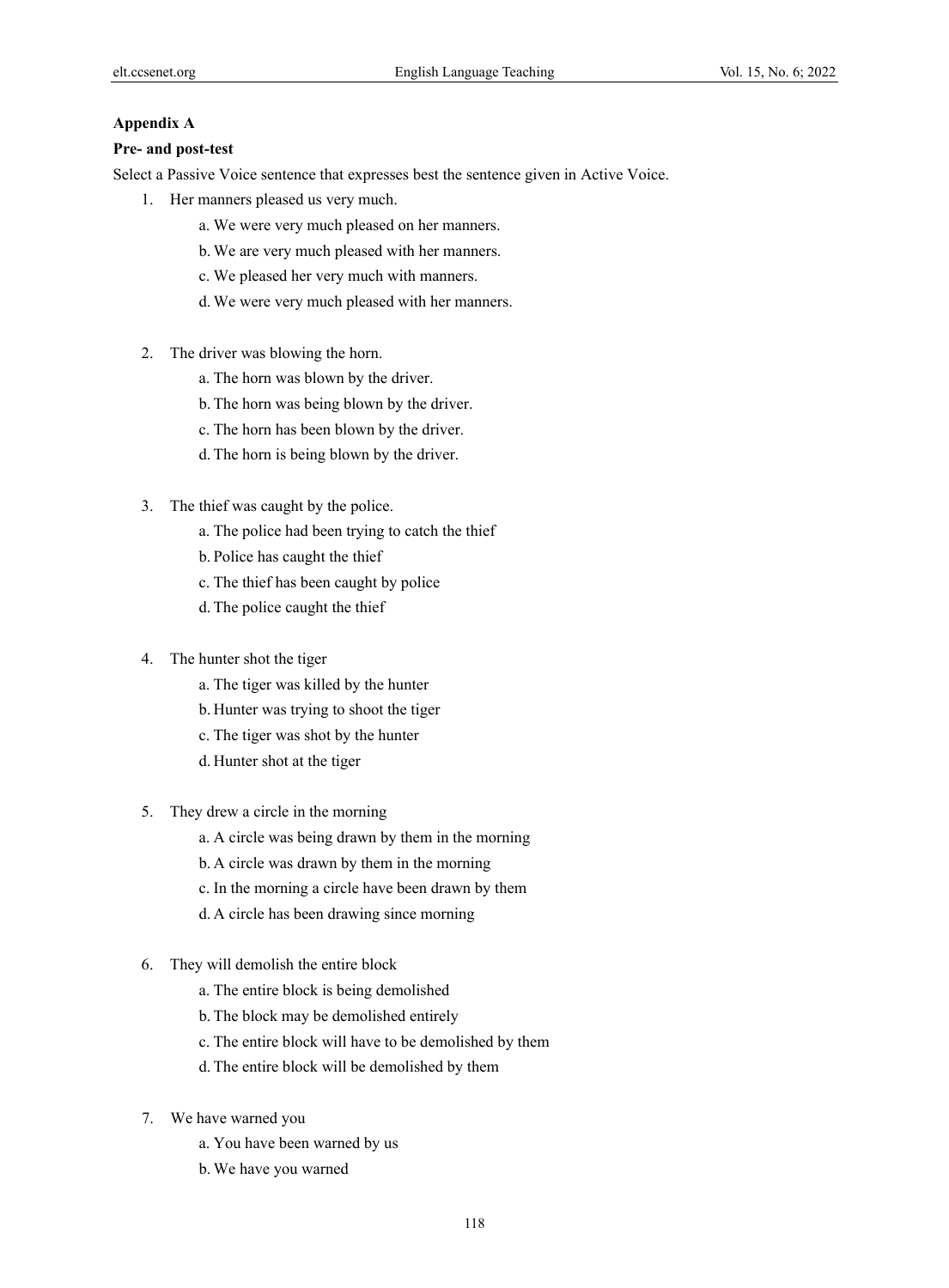- c. Warned you have been
- d. Have you been warned
- 8. The shopkeeper lowered the prices
	- a. The prices lowered the shopkeeper
	- b. The prices were lowered by the shopkeeper
	- c. Down went the prices
	- d. The shopkeeper got down the prices
- 9. They have published all the details of the invention
	- a. All the details of the invention have been published by them
	- b. The publication of the details of invention was done by them
	- c. All the details have been invented by the publishers
	- d. All the inventions have been detailed by them
- 10. He teaches us grammar
	- a. Grammar was taught to us by him
	- b. We are taught grammar by him
	- c. Grammar will be taught to us by him
	- d. We were teached grammar by him
- 11. Bipin was not told about the meeting.
	- a. Somebody did not tell Bipin about the meeting.
	- b. There was nobody who could tell Bipin about the meeting.
	- c. Nobody told Bipin about the meeting.
	- d. The meeting was not told about to Bipin.
- 12. Will he have written a letter?
	- a. Will a letter have written by him?
	- b. Will a letter be written by him?
	- c. Will a letter to be written by him?
	- d. Will a letter have been written by him?
- 13. Has anybody answered your question?
	- a. Your question has been answered?
	- b. Anybody has answered your question?
	- c. Has your question been answered?
	- d. Have you answered your question?
- 14. I don't like people telling me what to do.
	- a. I don't like it when people are telling me what to do.
	- b.I don't like being told what to do.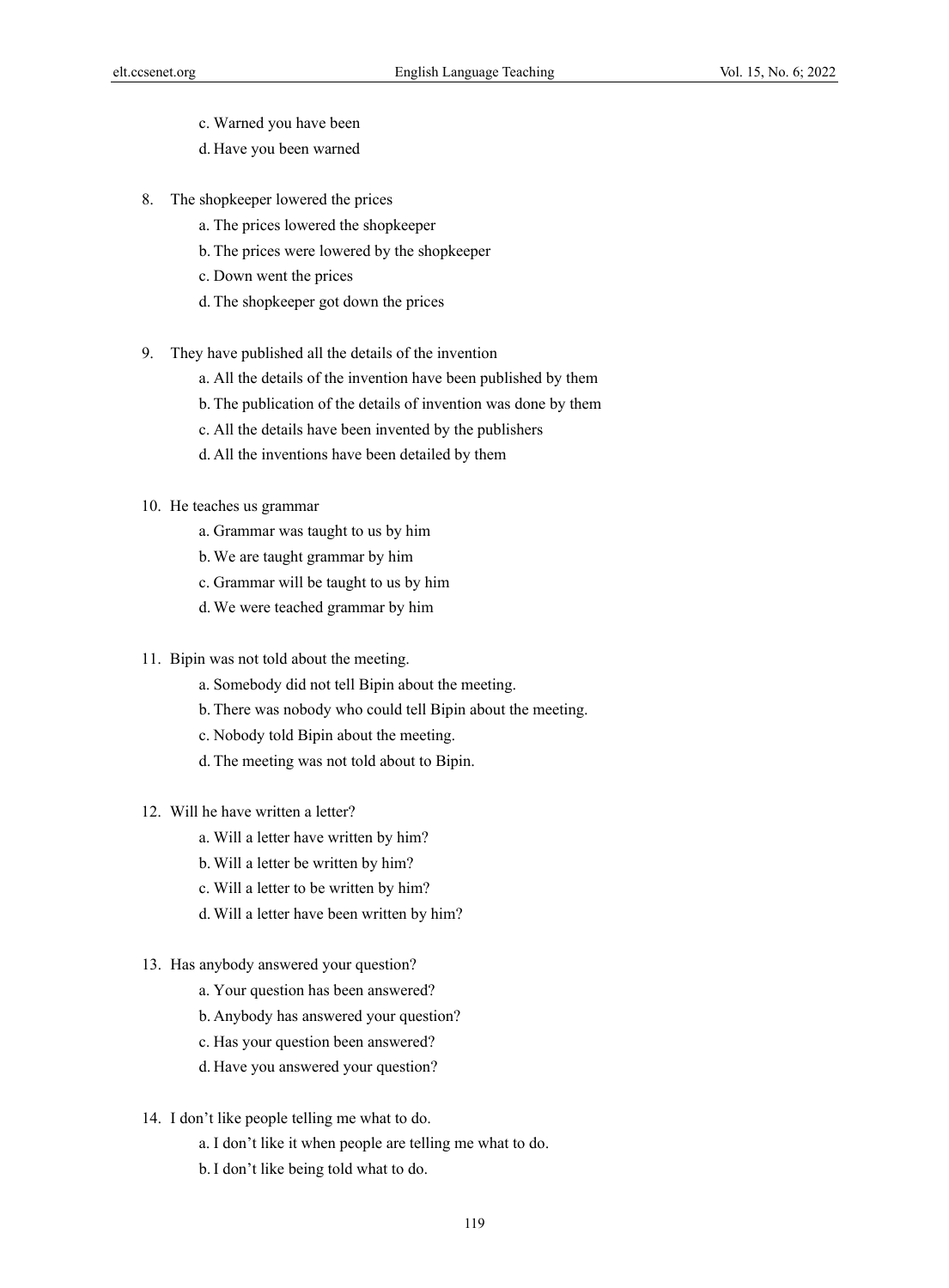- c. Telling me what to do is what I don't like.
- d.I don't like people when they tell me what to do.
- 15. They proposed to hold a meeting.
	- a. A meeting had to be proposed to be held by them.
	- b.It was proposed by them to hold a meeting.
	- c. A meeting should be proposed to be held.
	- d.It was propsoed to hold a meeting.

(https://interviewmania.com)

Using the phrases make sentences in passive voice.

1. (cities/block/cars)

In the future….

2. (thousands of planes/produce)

Each year….

- 3. (penicillin/discover/Fleming)
- 4. (education/should not pay/parents)
- ….
- 5. (tanks/use/armies)

# Since World War I….

6. (a car park/build/the local council)

7. (two banks/rob)

Before the robbers were arrested….

- 8. (this shop/close)
- 9. (the islands/inhabit/the Irish)
- 10. (the roof/repair/carpenters)

(https://www.e-grammar.org/passive-voice/test2-exercise2/ )

….just now.

….on Sundays.

….until 1953.

….when it caught fire.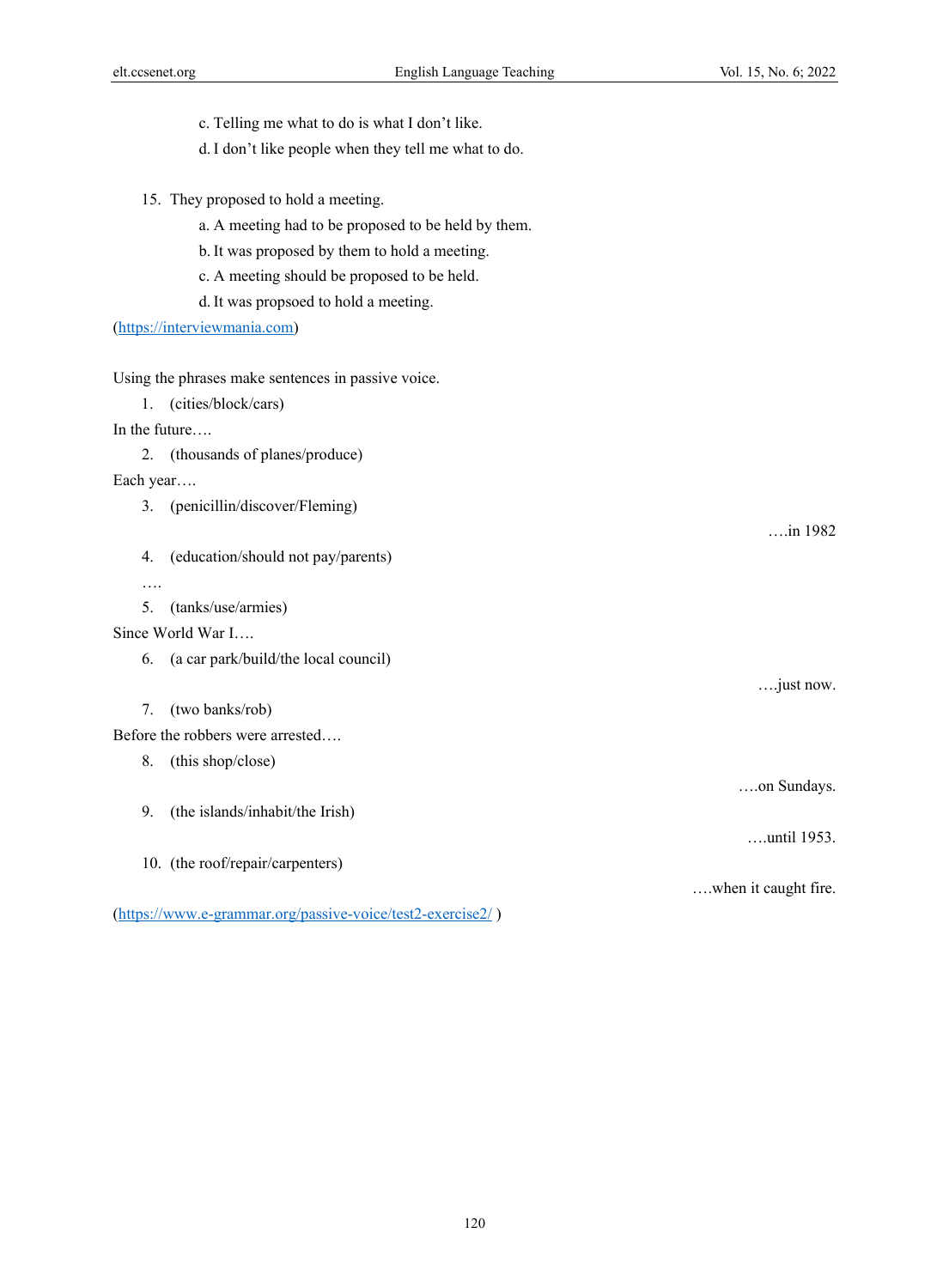# **Appendix B**

# **Questionnaire**

| #   | Question                                                              | Strongly<br>agree | Agree                   | Neither agree<br>nor disagree | Disagree | Strongly<br>disagree |
|-----|-----------------------------------------------------------------------|-------------------|-------------------------|-------------------------------|----------|----------------------|
| 1.  | The teacher explained the material clearly                            | 5                 | $\overline{\mathbf{4}}$ | 3                             | 2        |                      |
| 2.  | teacher's spoken English<br>The <sub>1</sub><br>was<br>understandable | 5                 | 4                       | 3                             | 2        |                      |
| 3.  | The explanation helped me to understand 5<br>how to use Passive Voice |                   | 4                       | 3                             |          |                      |
| 4.  | I prefer the grammatical rule to be 5<br>explained by the teacher     |                   | $\boldsymbol{4}$        | 3                             | 2        |                      |
| 5.  | I prefer to discover the grammatical rule 5<br>by myself              |                   | 4                       | 3                             | 2        |                      |
| 6.  | The activities were interesting                                       | 5                 | 4                       | 3                             | 2        |                      |
| 7.  | The lesson was interactive                                            | 5                 | 4                       | 3                             |          |                      |
| 8.  | The teacher provided enough guidance                                  | 5                 |                         |                               |          |                      |
| 9.  | I feel more confident about using Passive<br>Voice                    | 5                 | 4                       | 3                             | 2        |                      |
| 10. | I want to do more activities like these in 5<br>the future            |                   | 4                       | 3                             |          |                      |

# **Appendix C**

**Activities. Inductive teaching.** 

# **An example for inductive questioning.**

# The History of football.

No one can really say when the game of football actually began. Some people believe football **was played** more than 3000 years ago in Japan and in Rome. In England, in the 14th century, it **wasn't allowed** to play football. It **was believed** to cause wild behavior. At this time, football players **were put** in jail. However, it didn't stop people from playing the game. It *became* very popular in England and the rest of the world.

# **Battleship game**

Up:

- Present simple
- Past simple
- Present cont
- Present Perfect
- Modal
- Future
- Past cont
- Past Perfect

# Down:

- I like green bananas
- Lily keeps her shoes in the fridge.
- Dana helps people at the hospital.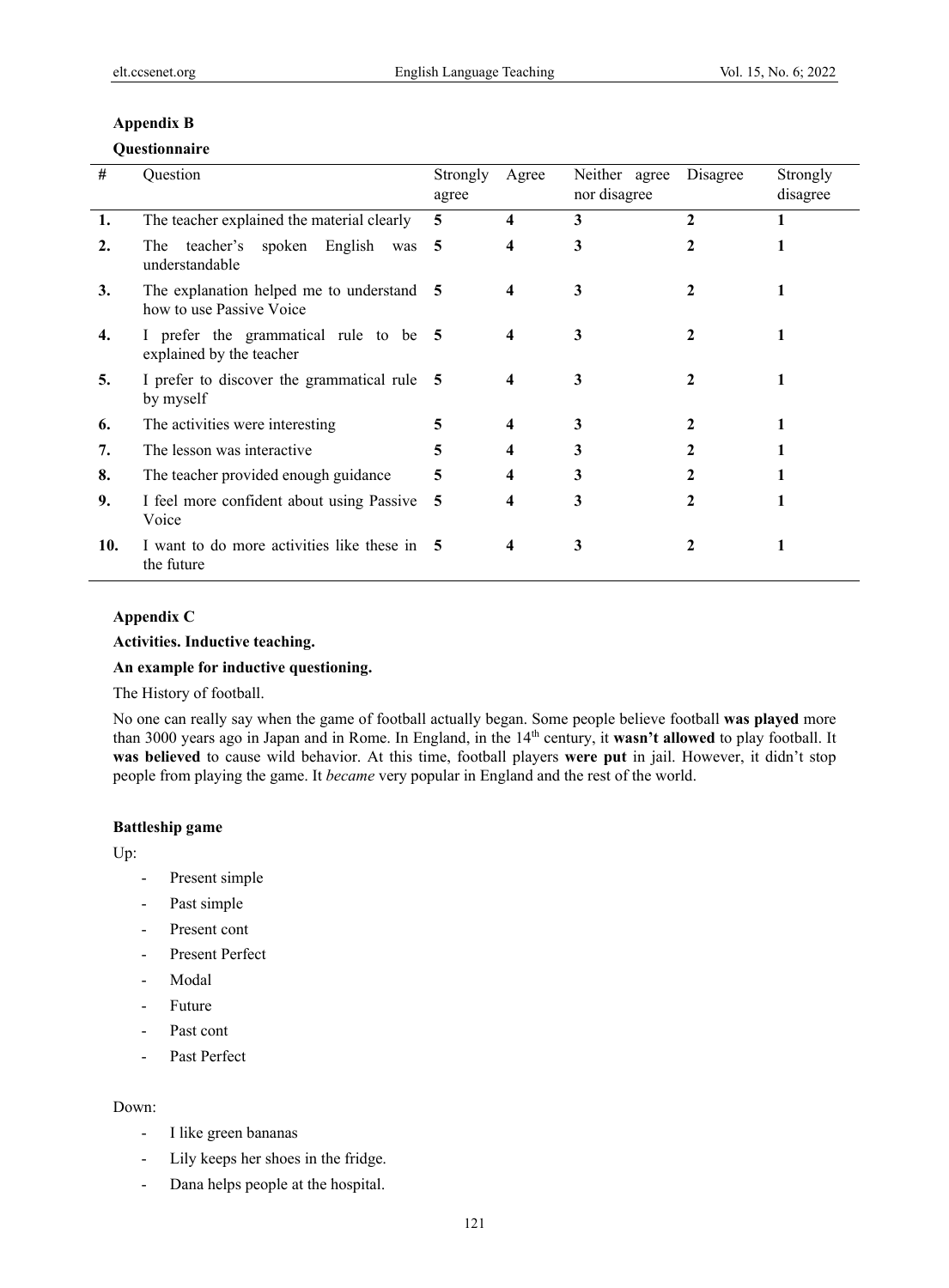- They clean the classroom every Monday.
- Tornadoes destroy many buildings.
- He moves the furniture
- Mike writes a book about cats.
- Babies drink milk.
- He eats bananas every morning.



# **Appendix D**

# **Activities. Deductive group**

Fill in the blanks

- 1. .I………………..(see) an old movie on TV last night.
- 2. The movie……………(film) in black and white.
- 3. It ……………….(show) again on TV tonight.
- 4. Many movies…………….(make) in Hollywood.
- 5. My favorite director is Steven Spielberg who…………….(make) many movies.
- 6. "Jurassic Park" by Spielberg…………….(know) all over the world.
- 7. It…………….(tell) a story about a theme park full of dinosaurs.
- 8. The dinosaurs……………(kill) thousands of years ago.
- 9. It…………….(believe) that the meteorite was the reason.
- 10. I…………………(fascinate) by the dinosaurs.